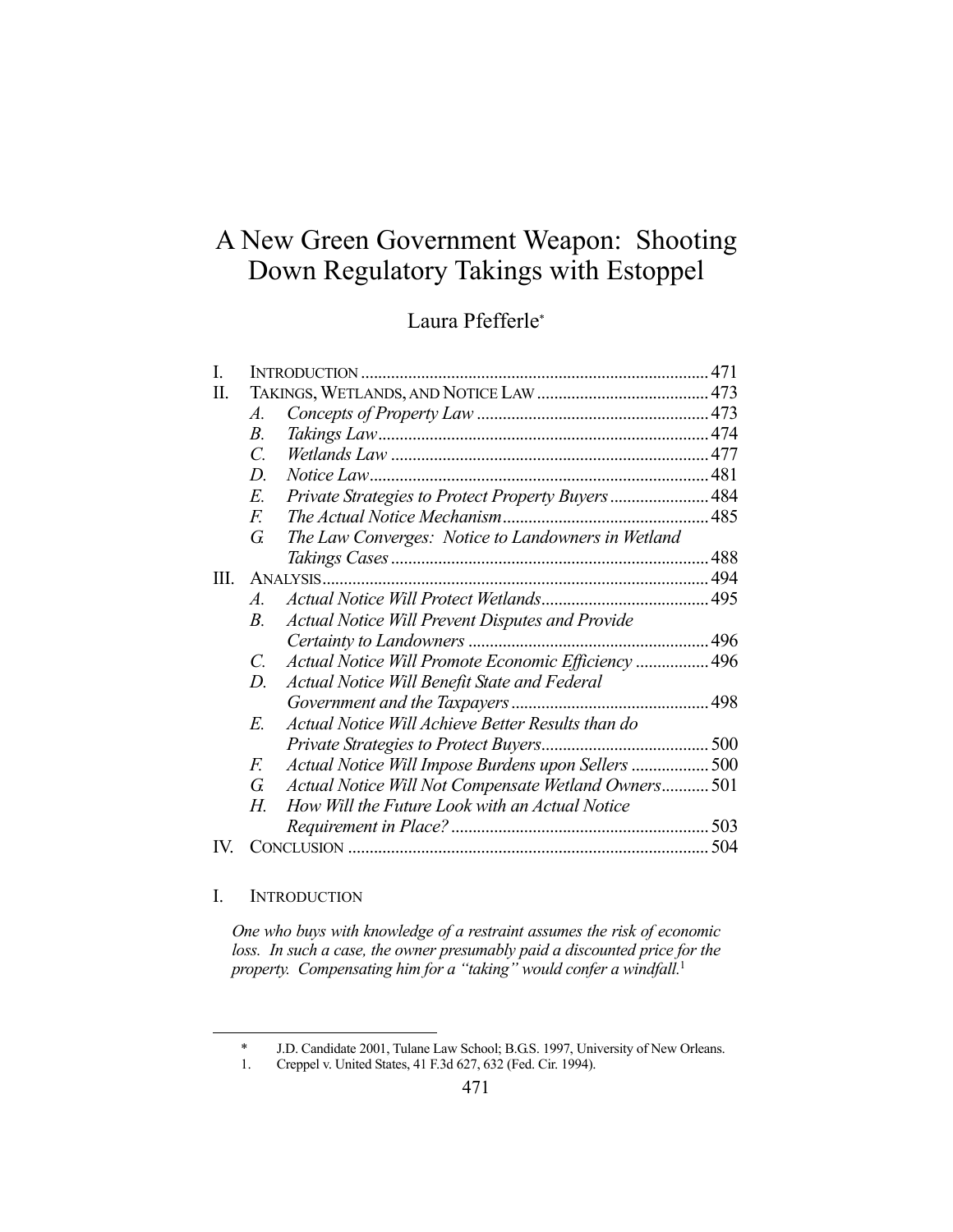The widespread destruction of wetlands in the United States and the gradual realization of the folly of that course of conduct has led to increasing efforts to preserve the nation's remaining wetlands. Regulations to protect wetlands, however, conflict with landowners' expectations for using and developing their property. The result has been the proliferation of takings claims against government when regulation stymies development. Landowners seek reimbursement from the government for the value lost to them when land contains wetland areas that cannot be developed the way the owner wishes and regulations reduce or eliminate the value of the property for nonwetland uses.

 Purchasers can avoid such problems by buying land that does not contain wetland areas, but a few states, such as Louisiana, have millions of acres of wetlands whose location is not always known.<sup>2</sup> The broad definition of wetlands includes areas that are not necessarily wet at all times, so their elusive nature compounds the identification problem. Louisiana has not mapped all of its wetlands, and has no requirement that sellers disclose the existence or the extent of wetlands on their property to potential buyers. Are there valid reasons to add yet another regulation to wetlands law requiring sellers to provide actual notice of the possibility that their property may contain wetlands? Will such a requirement provide benefits not attained through private solutions to the problem, or reduce negative consequences resulting from the lack of actual notice to buyers?

 Although the many permutations of wetlands law, regulatory takings, and disclosure requirements are beyond the scope of this Comment, Part II provides a broad outline of these areas of the law and a foundation for interrelating aspects of them through my proposal. Part III will demonstrate that an actual notice requirement is timely given changes in wetland regulations. It will show that actual notice will prevent disputes, provide certainty to landowners at minimal cost, and eliminate wetland-related regulatory takings by using estoppel while protecting our national wetlands resource. Finally, this Comment will assert that actual notice will benefit both the state and federal governments by reducing regulatory takings litigation and its concomitant expense to landowners, government, and taxpayers. Part IV will conclude that applying both the traditional and modern concepts of property law to the problem of wetlands loss in Louisiana militates for a new requirement that sellers of land in

 <sup>2.</sup> *See* J.M. HEFNER ET AL., U.S. DEP'T OF THE INTERIOR, FISH AND WILDLIFE SERVICE, SOUTHEAST WETLANDS; STATUS AND TRENDS, MID-1970S TO MID-1980S 18 (1994).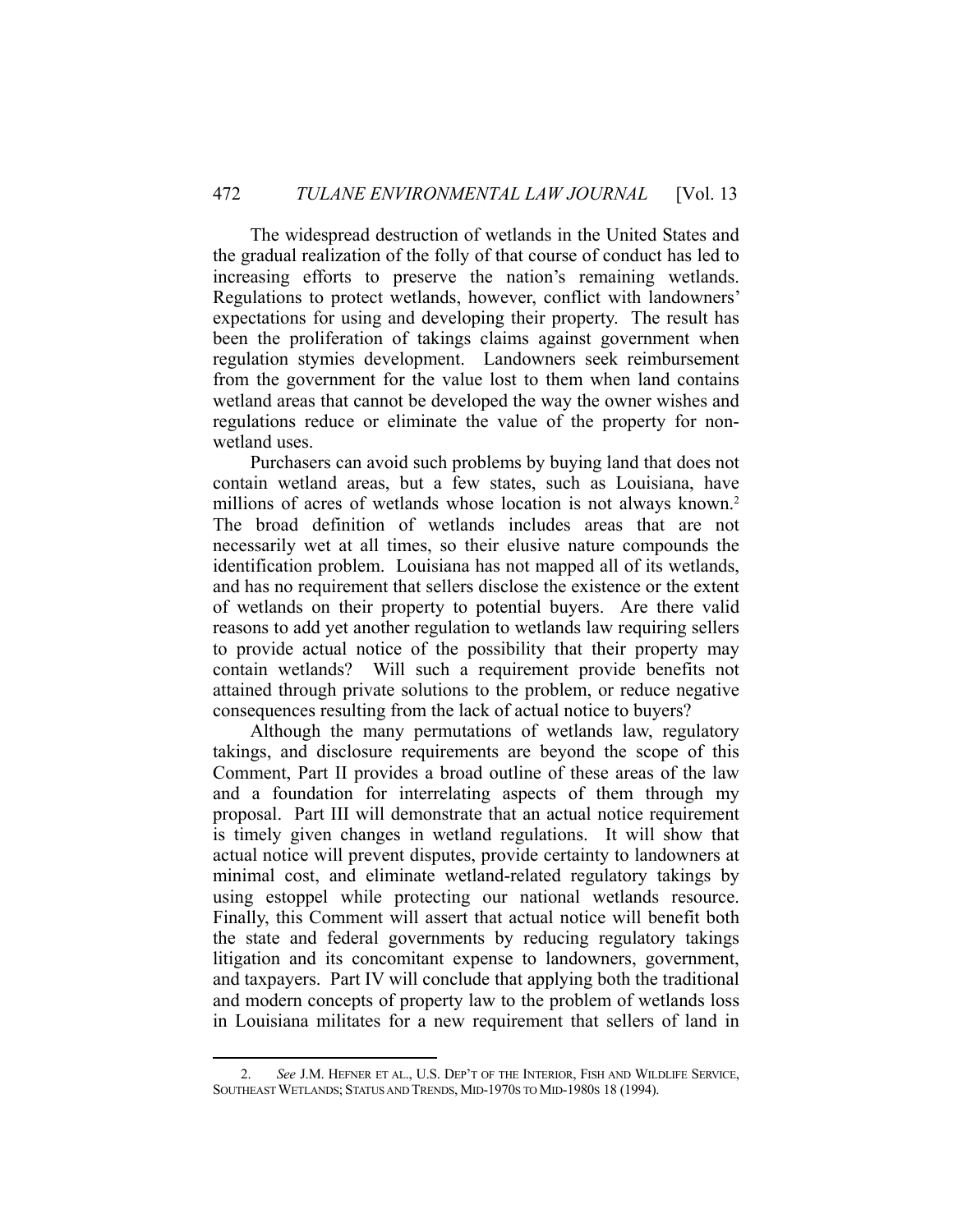Louisiana provide actual notice to buyers of the possible existence of wetlands on properties offered for sale.

#### II. TAKINGS, WETLANDS, AND NOTICE LAW

# *A. Concepts of Property Law*

 Historically, the common law has favored three social policies underlying the rules of property ownership.<sup>3</sup> First, certainty of ownership gives people confidence and security because they know what they own and what rights they have without having to seek determinations in court.<sup>4</sup> Second, social peace results from clear rules that prevent disputes.<sup>5</sup> Finally, property law favors putting resources to productive use.<sup>6</sup>

 In the United States, concern with ownership and control of property manifested itself in the Constitution's Fifth Amendment clause, "nor shall private property be taken for public use, without just compensation."7 The mandate historically applied only to government eminent domain "takings" of property for public purposes such as roads.<sup>8</sup> A landmark 1922 Supreme Court case introduced a new application of the clause by declaring that if *regulation* of a person's property "goes too far" it too becomes a taking for which government must pay compensation.<sup>9</sup>

 Modern property law has evolved to emphasize free alienability while reinforcing certainty and social peace through land use controls such as zoning.<sup>10</sup> Society has recognized that protection of agricultural and ecologically sensitive land may preserve land's most "productive" use.<sup>11</sup> Mechanisms such as development controls, urban growth boundaries, and retirement of sensitive land for conservation purposes attest to these new views.12

 Economic theory has affected the way in which courts resolve property disputes. In 1960 Professor Ronald Coase proposed that regardless of which party held a particular property right, in the

 <sup>3.</sup> *See* Pierson v. Post, 3 Cai. R. 175 (Sup. Ct. N.Y. 1805), *available in* 1805 WL 781; *see also* Keeble v. Hickeringill, 103 Eng. Rep. 1127 (K.B. 1707).

 <sup>4.</sup> *See Pierson*, 3 Cai. R. 175; *Keeble,* 103 Eng. Rep. 1127.

 <sup>5.</sup> *See Pierson*, 3 Cai. R. 175; *Keeble*, 103 Eng. Rep. 1127.

 <sup>6.</sup> *See Pierson*, 3 Cai. R. 175; *Keeble*, 103 Eng. Rep. 1127.

 <sup>7.</sup> U.S.CONST. amend. V.

<sup>8.</sup> *See* DAVID L. CALLIES ET AL., CASES AND MATERIALS ON LAND USE 4-5 (3d ed. 1999).<br>9. *See* Pennsvlvania Coal Co. v. Mahon, 260 U.S. 393, 415 (1922).

 <sup>9.</sup> *See* Pennsylvania Coal Co. v. Mahon, 260 U.S. 393, 415 (1922).

 <sup>10.</sup> *See* CALLIES ET AL., *supra* note 8, at 2-3.

 <sup>11.</sup> *See id.* at 653-58, 722-23, 749-53. Swamps, marshes, and estuaries are the most biologically productive areas on the earth. *See* G. TYLER MILLER, JR., LIVING IN THE ENVIRONMENT 94 (8th ed. 1994).

 <sup>12.</sup> *See generally* CALLIES ET AL., *supra* note 8, Ch. 7-9.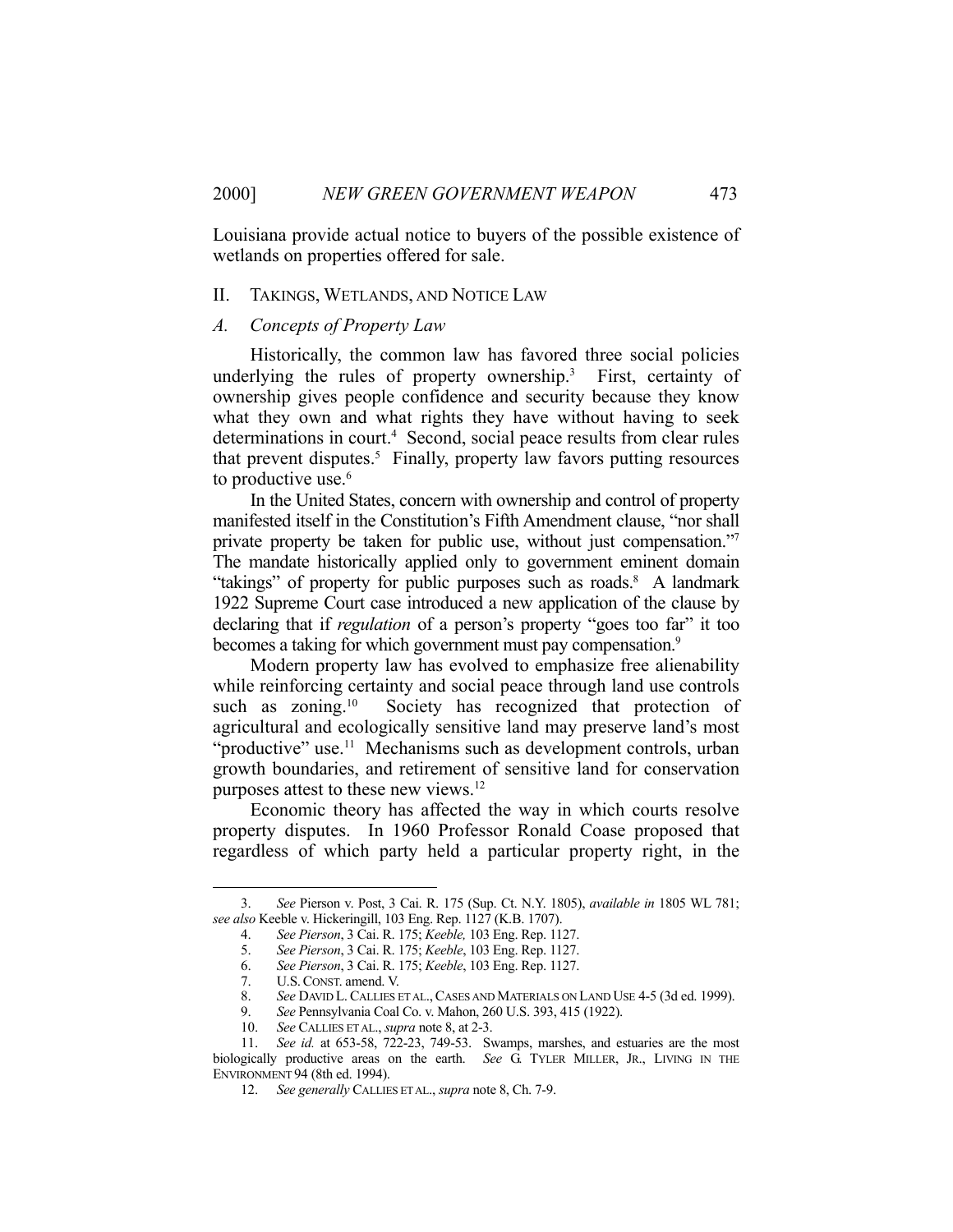absence of transaction costs, parties to a transaction would achieve the same efficient solution to a dispute.<sup>13</sup> Implicit in Coase's theory is that the parties bear the full costs and receive all the benefits of the transaction; thus, the transaction places no positive or negative externalities upon society.<sup>14</sup> As applied by law and economics scholars, the Coase theorem would have a court's judgment reflect the agreement the informed parties would have reached were they bargaining with low transaction costs.<sup>15</sup> Other areas of law follow this idea of economic efficiency by assigning the risk of loss to the party best prepared to prevent it.<sup>16</sup>

# *B. Takings Law*

 In the United States, takings of property under government's eminent domain power and regulation under the police power were areas of law that existed in separate realms until Justice Holmes formally wed them in *Pennsylvania Coal v. Mahon*. 17 Fifty-six years later, in *Penn Central Transportation Co. v. New York City*, the Supreme Court announced two factors by which it would evaluate takings claims: the character of the government action and its economic impact.18 As part of the economic impact analysis, the Court would consider the frustration of the owner's investmentbacked expectations for the property.19

 A basic idea behind takings law is that individuals should not bear the burden of providing private property for public use. Instead, the public should compensate the individual for the property taken.<sup>20</sup> While the Supreme Court in *Mahon* had decided to focus on reasonable expectations, it was not willing to extend takings law to cover property interests that the owner had believed were available, but which the government had thwarted.<sup>21</sup>

<sup>13.</sup> *See* R.H. Coase, *The Problem of Social Cost*, 3 J.L. & ECON. 1, 5-7 (1960).<br>14. *See id.* at 5-7: *see also* Harold Demsetz. *Some Aspects of Property Rig* 

 <sup>14.</sup> *See id.* at 5-7; *see also* Harold Demsetz, *Some Aspects of Property Rights*, J.L. & ECON. 61, 62-63 (1966).

 <sup>15.</sup> *See* RICHARD A. POSNER, ECONOMIC ANALYSIS OF LAW § 3.6 at 52-54, § 3.8 at 62-63, § 3.11 at 76-78 (4th ed. 1992). For a Coasean court decision, see *Spur Indus., Inc. v. Del Webb Dev. Co*., 494 P.2d 700, 708 (Ariz. 1972) (party who brought development to a public nuisance pays costs for the nuisance to move away).

 <sup>16.</sup> *See* POSNER, *supra* note 12, § 6.1 at 164; Richard A. Posner, *A Theory of Negligence*, 1 J. LEGAL STUD. 29, 32-33 (1972).

 <sup>17. 260</sup> U.S. 393, 415 (1922).

 <sup>18. 438</sup> U.S. 104, 124 (1978).

 <sup>19.</sup> *See id.*; *see also* Kaiser Aetna v. United States, 444 U.S. 164, 175 (1979) (reiterating these factors).

 <sup>20.</sup> *See Penn Cent*., 438 U.S. at 123.

 <sup>21.</sup> *See id.* at 125, 127.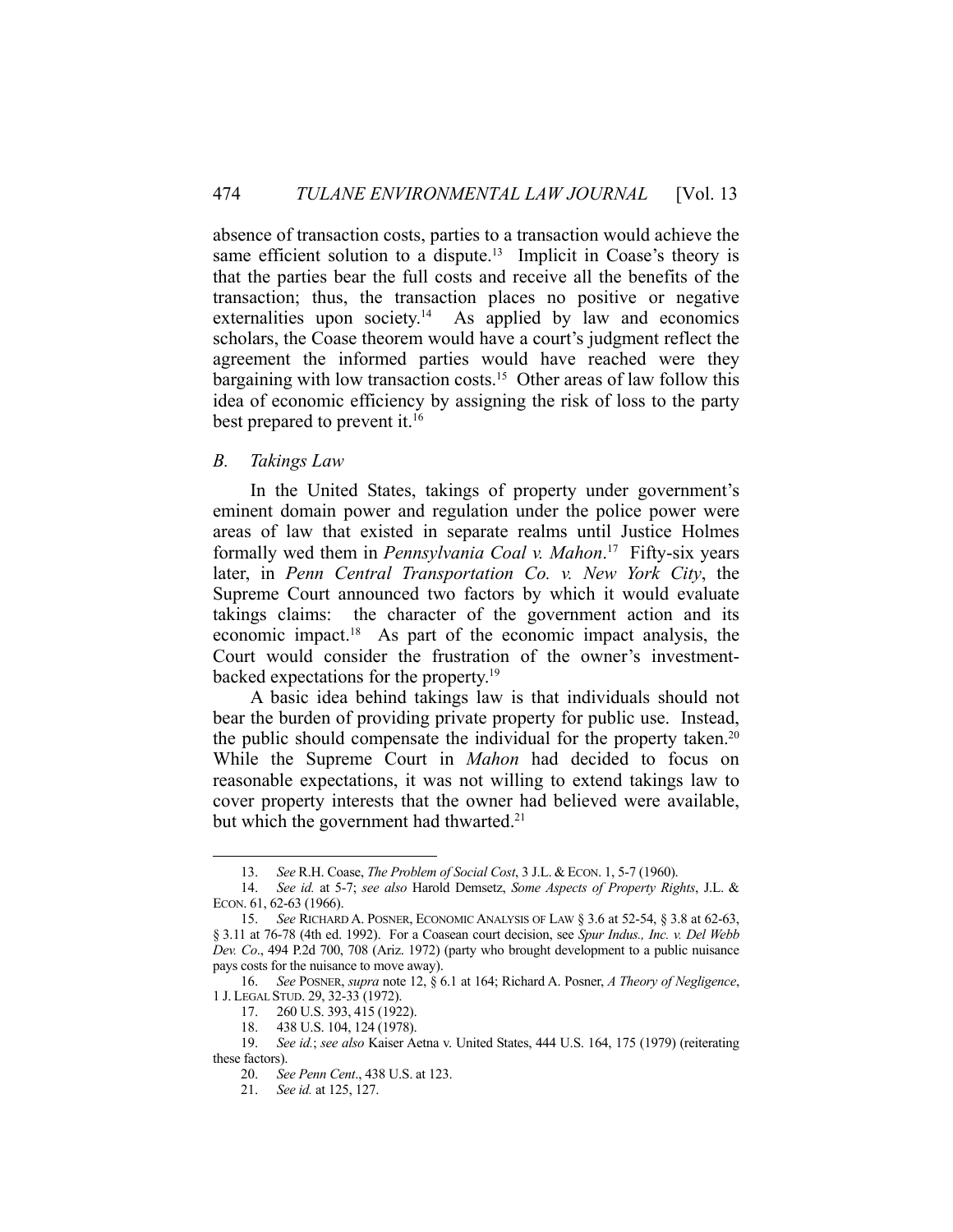Over the years of takings jurisprudence, the Court has distilled a three-factor takings test.<sup>22</sup> First, courts must examine the character of the government action; for example, whether the action involved a physical occupation or was intended to prevent a nuisance.<sup>23</sup> Second, courts must consider the economic impact of the action, such as a reduction in the value of the property.<sup>24</sup> Third, courts must determine the extent to which the action interferes with the property owner's reasonable investment-backed expectations.25 The foundation for assessing investment-backed expectations at the time of purchase is the amount of information buyers have about the property, which in turn affects the price paid.<sup>26</sup> Evidence that the landowner should have or could have reasonably expected a regulation to affect the property makes it unlikely that a court will find a taking.<sup>27</sup> For example, some courts have considered the buyer's having paid a reduced price for property as an indicator of awareness of existing or potential regulation.28 Taking a snapshot of the buyer's investment-backed expectations at the time of purchase has been an equitable way to analyze later takings claims arising from the effects of regulation.<sup>29</sup>

 A crucial development in modern takings jurisprudence occurred in *Lucas v. South Carolina Coastal Council*. 30 In *Lucas*, the Supreme Court held that a state statute prohibiting development on beachfront property deprived the owner of all economically beneficial use of his land and was therefore a total taking.<sup>31</sup> The Court declared that the government must pay compensation for such takings unless the regulation was designed to prevent nuisances or was part of the state's real property law, and thus a part of the deed, when the buyer acquired the property.32 In other words, the Court would not compensate a total taking if the owner had constructive notice of existing property law principles and therefore his expectations for the property were

 <sup>22.</sup> *See* CONGRESSIONAL BUDGET OFFICE, REGULATORY TAKINGS AND PROPOSALS FOR CHANGE 14, 14 n.6 (1998) (collecting cases) [hereinafter CBO].

 <sup>23.</sup> *See id.* at 14-16, 25-33.

 <sup>24.</sup> *See id.*

 <sup>25.</sup> *See id.*

 <sup>26.</sup> *See id.*

 <sup>27.</sup> *See id.*

 <sup>28.</sup> *See id.*; *infra* Part III.

 <sup>29.</sup> *See* Daniel R. Mandelker, *Investment-Backed Expectations in Takings Law*, *in* TAKINGS: LAND-DEVELOPMENT CONDITIONS AND REGULATORY TAKINGS AFTER *DOLAN* AND *LUCAS* 119, 129 (David L. Callies ed., 1996).

 <sup>30. 505</sup> U.S. 1003 (1992).

 <sup>31.</sup> *See id.* at 1032.

 <sup>32.</sup> *See id.* at 1027-28.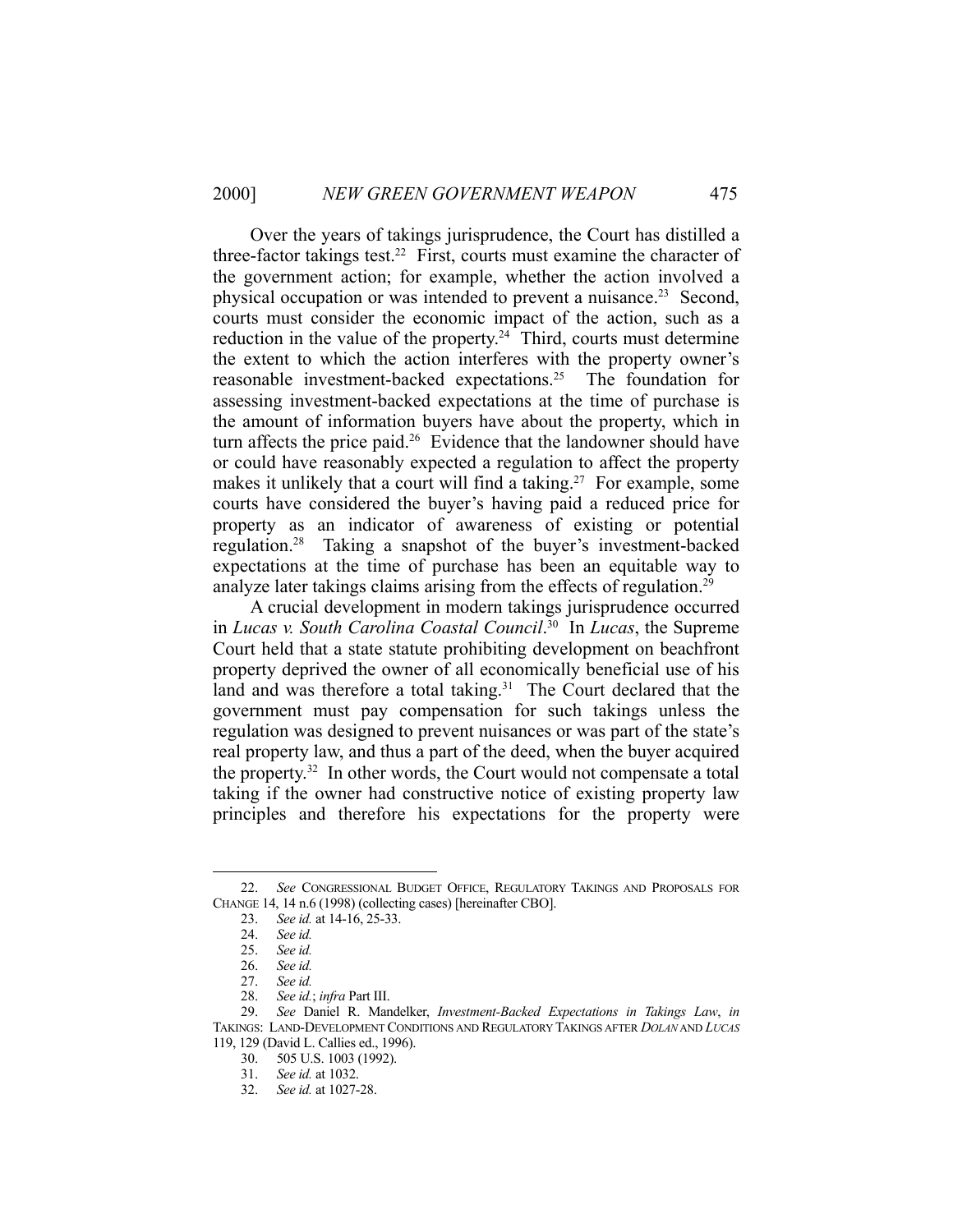unreasonable.<sup>33</sup> The South Carolina statute rendering Lucas' property a total taking was passed *after* Lucas purchased the property.34 The Court allowed that, once in possession of property, the owner could naturally expect that the government might pass new regulations curtailing certain uses of land, but that those would not warrant compensation unless they constituted taking of all economic use and did not fall within the exceptions noted above.<sup>35</sup>

 Just as Lucas had constructive notice of state property law principles when he purchased his lots, the federal prohibition against dredging and filling wetlands under section 404 of the Clean Water Act (CWA)<sup>36</sup> puts all U.S. property owners on constructive notice that development of wetlands may not be permitted and that they must adjust their reasonable investment-backed expectations accordingly.<sup>37</sup> Likewise, compensation for regulatory takings will not result from frustrated efforts to develop wetlands unless regulation displaces all economic use *and* the use was not already prohibited under state law.38 This is an unlikely scenario. Still, the *Lucas* Court signaled that landowners' investment-backed expectations at the time of purchase will be one of the most important factors for assessing takings claims in the future. $39$ 

 Jurisdiction for takings claims against the federal government lies in the Court of Federal Claims when the remedy sought is a judgment exceeding ten thousand dollars.<sup>40</sup> Claims for less than that amount, or in which the suitor seeks an injunction, also may be heard in a district court.41 Louisiana's constitution contains a takings clause and Louisiana law provides for a process to assess takings and to provide compensation to property owners when government action

 <sup>33.</sup> *See id.* at 1027-29.

 <sup>34.</sup> *See id.* at 1007-08.

 <sup>35.</sup> *See id.* at 1027-29.

 <sup>36.</sup> Federal Water Pollution Control Act §§ 101-607, 33 U.S.C. §§ 1251-1387 (1994) (commonly known as the Clean Water Act). Section 404 provides for a regulatory program that requires permits for the discharge of dredge or fill material into water. The EPA and the Army Corps of Engineers administer the program. *See id.* § 1344(a)-(c).

 <sup>37.</sup> *See supra* text accompanying notes 32-33.

 <sup>38.</sup> Some wetlands cases have resulted in decisions awarding total compensation. *See, e.g.*, Bowles v. United States, 31 Fed. Cl. 37, 53 (1994) (holding to be a total taking the denial of a section 404 CWA permit to place fill to build a septic system, which prevented construction of a home on the property).

 <sup>39.</sup> *See Lucas*, 505 U.S. at 1027-30.

 <sup>40.</sup> *See* The Tucker Act, 28 U.S.C. § 1491(a)(1) (1994).

 <sup>41.</sup> *See* William L. Want, 8 Law of Wetlands Regulation § 10.06, 10-17 (1997); 28 U.S.C. § 1346(a)(2).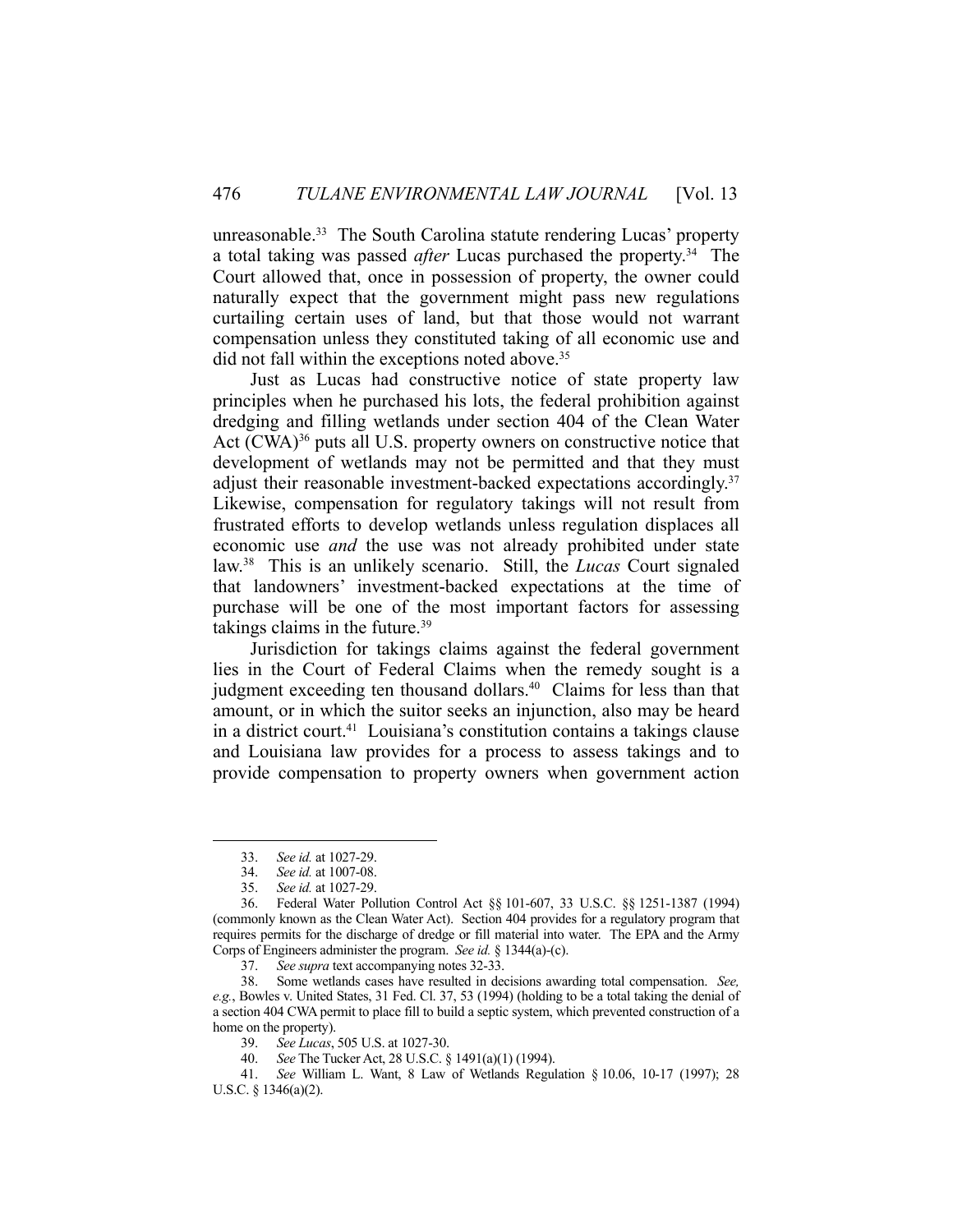diminishes the value of their property.<sup>42</sup> Exceptions include eminent domain actions; legislative amendments, enactment of statutes, or adoption of resolutions; and actions taken to comply with federal laws and regulations.<sup>43</sup>

# *C. Wetlands Law*

<u>.</u>

Wetlands<sup>44</sup> first received federal protection in 1972 under section 404 of the CWA.45 The section 404 program applies to the "waters of the United States," which encompass most water bodies in the country.46 These waters include not only navigable waters, but also streams, tributaries, wetlands adjacent to other water bodies, interstate wetlands, and isolated wetlands that are not adjacent to other bodies of water—if their degradation could affect interstate commerce.47 Wetlands may be separated from nearby water bodies by substantial barriers yet still be classified as adjacent.<sup>48</sup> Even artificially created wetlands and seasonal wetlands that are dry during parts of the year are subject to CWA jurisdiction.<sup>49</sup> The Supreme Court has confirmed

 <sup>42.</sup> *See* LA. CONST. art. 1, § 4 (right to property); LA. REV. STAT. ANN. §§ 3:3601-:3602, 3:3609-:3622.1 (West 1987 & Supp. 2000) (takings procedure); *id.* §§ 9:3176-:3191 (West 1997) (expropriation); *id.* §§ 19:1-:201 (West 1979 & Supp. 2000) (expropriation); *id.* §§ 47:2321-2323 (West 1990) (determining fair market value); *id.* §§ 48:441-:460 (West 1984 & Supp. 2000) (quick-taking procedure).

 <sup>43.</sup> *See* LA.REV. STAT.ANN. § 3:3602(12)(a),(b),(g) (West Supp. 2000).

 <sup>44.</sup> The Army Corps of Engineers defines wetlands as "areas that are inundated or saturated by surface or ground water at a frequency and duration sufficient to support, and that under normal circumstances do support, a prevalence of vegetation typically adapted for life in saturated soil conditions. Wetlands generally include swamps, marshes, bogs, and similar areas." 33 C.F.R. § 328.3(b) (1999); *see also* 40 C.F.R. §§ 230.3(t), 232.2(r) (1999).

 <sup>45.</sup> Clean Water Act § 404(a)-(c), 33 U.S.C. § 1344(a)-(c) (1994). The Corps had been considering environmental factors in its permitting decisions for several years prior to passage of the CWA. *See* Deltona Corp. v. United States, 657 F.2d 1184, 1187 (Ct. Cl. 1981).

 <sup>46.</sup> *See* 33 C.F.R. § 328.3(a) (1999); 40 C.F.R. § 230.3(s) (1999).

 <sup>47.</sup> *See* Natural Resources Defense Council v. Callaway, 392 F. Supp. 685, 686 (D.C. 1975); 33 C.F.R. § 328.3(a)(2),(3),(7) (1999). In *Wilson v. United States*, the Fourth Circuit held invalid the definition of waters of the United States as those waters "the degradation or destruction of which could affect interstate or foreign commerce." Wilson v. United States, 133 F.3d 251, 257 (4th Cir. 1997); *see also* 33 C.F.R. § 328.3(a)(3) (1999). The definition expanded the meaning of U.S. waters beyond the scope of the Corps' authority to regulate under the commerce clause. *See Wilson*, 133 F.3d at 257.

 <sup>48.</sup> *See* 33 C.F.R. § 328.3(c) (1999); *see also* Hough v. Marsh, 557 F. Supp. 74, 80 n.4 (D. Mass. 1982).

 <sup>49.</sup> *See* Solid Waste Agency of N. Cook County v. United States Army Corps of Eng'rs, 191 F.3d 845, 847 (7th Cir. 1999) (upholding Corps jurisdiction over wetlands created by abandoned mining operation); Leslie Salt Co. v. United States, 896 F.2d 354, 360-61 (9th Cir. 1990) (affirming jurisdiction over seasonal wetlands formed as result of government activity); United States v. DeFelice, 641 F.2d 1169, 1175 (5th Cir. 1981) (upholding jurisdiction over waters created by unauthorized third parties); Track Twelve, Inc. v. District Eng'r, 618 F. Supp.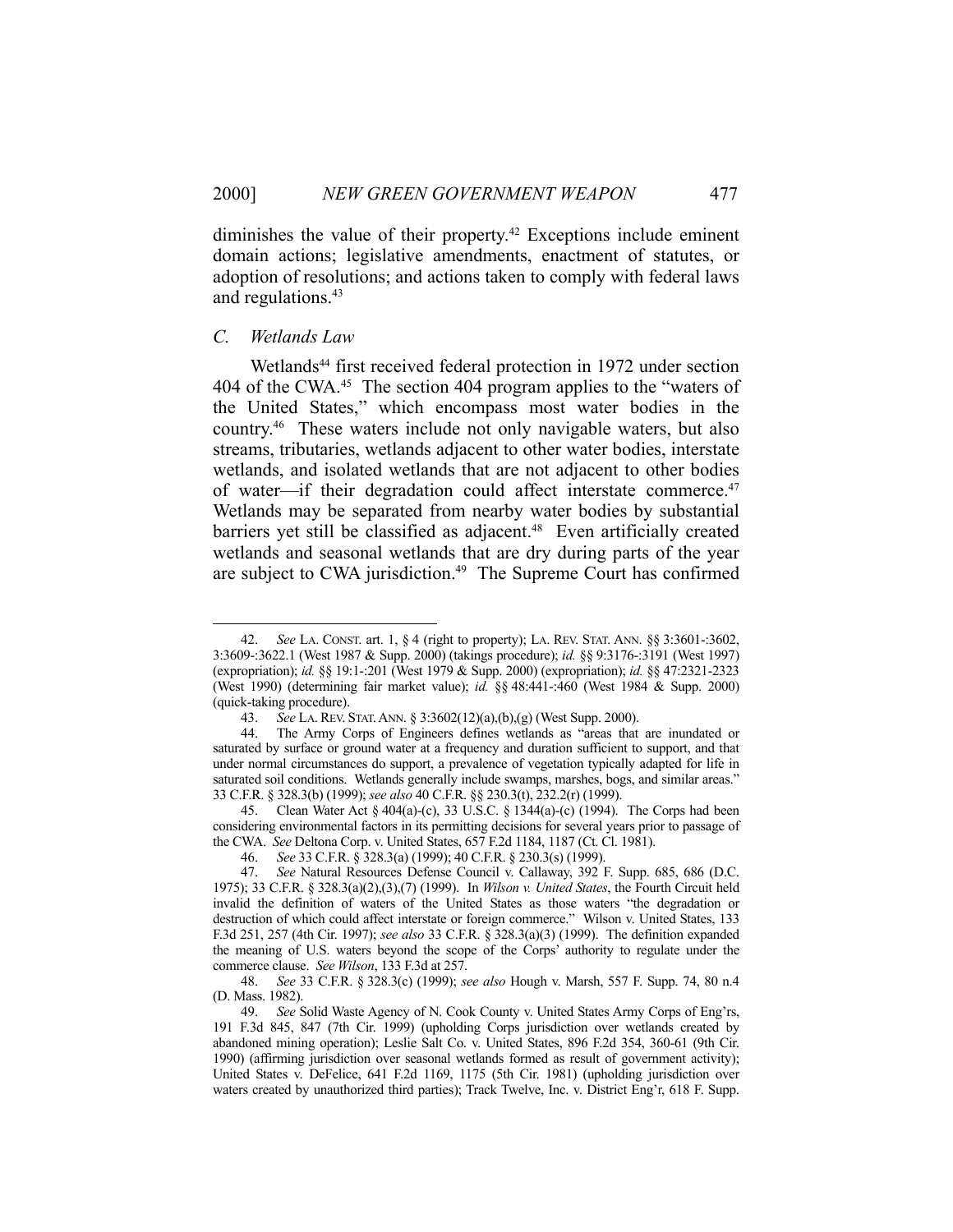the broad scope of regulatory power over many types of wetlands, even those not hydrologically connected to neighboring bodies of water.<sup>50</sup> Landowners, then, may safely assume that property containing any type of wetland may be subject to regulation.

 The Army Corps of Engineers (Corps) administers the CWA section 404 permitting program and makes most jurisdictional determinations.51 The Environmental Protection Agency (EPA) retains ultimate authority for CWA jurisdiction decisions<sup>52</sup> and may veto Corps permits.<sup>53</sup> The section 404 program puts responsibility on the wetlands owner for the initial determination as to whether particular wetlands fall under CWA jurisdiction.<sup>54</sup> The applicant for an individual permit bears the burden of delineating the extent of the wetlands on the property the applicant seeks to develop.<sup>55</sup> The applicant must collect and provide information supporting the delineation to enable the Corps to make the official decision.<sup>56</sup> Determinations must be made based on a site-by-site evaluation and can present considerable difficulty even for experts.<sup>57</sup> The Corps and the EPA are authorized but not *required* to make wetlands delineations.<sup>58</sup> Therefore, property owners often seek the services of private consultants to conduct the delineations, thus avoiding the likely delay and uncertainties of obtaining them from the district Corps engineer.<sup>59</sup>

55. *See* 33 C.F.R. § 325.1(b) (1999); *Swamp*, *supra* note 54, at 608-09.

 <sup>448, 449 (</sup>D. Minn. 1985) (affirming jurisdiction over water body created by highway construction).

 <sup>50.</sup> *See* United States v. Riverside Bayview Homes, Inc., 474 U.S. 121, 130-31 (1985).

 <sup>51.</sup> Clean Water Act § 404(a), 33 U.S.C. § 1344(a) (1994).

 <sup>52.</sup> *See* Memorandum of Agreement Between the Department of the Army and the Environmental Protection Agency Concerning the Determination of the Geographic Jurisdiction of the Section 404 Program and the Application of the Exemptions Under Section 404(f) of the Clean Water Act 2 (Jan. 19, 1989), *reprinted in* MARGARET N. STRAND, WETLANDS DESKBOOK, 463-68 (2d ed. 1997).

 <sup>53. 33</sup> U.S.C. § 1344(c).

 <sup>54.</sup> *See* 33 C.F.R. § 325.1(b) (1999). Wetland determinations identify the existence of wetlands, and delineations indicate their extent on the property. *See* Margaret N. Strand, *Wetlands: Avoiding the Swamp Monster*, *in* ENVIRONMENTAL ASPECTS OF REAL ESTATE TRANSACTIONS 603, 608-09 (James B. Witkin ed., 1995) [hereinafter *Swamp*].

 <sup>56.</sup> *See Swamp*, *supra* note 54, at 608-09.

 <sup>57.</sup> *See* United States v. Riverside Bayview Homes, 474 U.S. 121, 132 (1985); *see also* Avoyelles Sportsmen's League v. Marsh, 715 F.2d 897, 907 (5th Cir. 1983) (delineating as a wetland an area with vegetation tolerating but not *requiring* inundation or saturation); *Swamp*, *supra* note 54, at 603.

 <sup>58.</sup> *See* 33 C.F.R. § 325.9 (1999).

 <sup>59.</sup> *See* Want, *supra* note 41, § 4.02 at 4-3 to 4-4.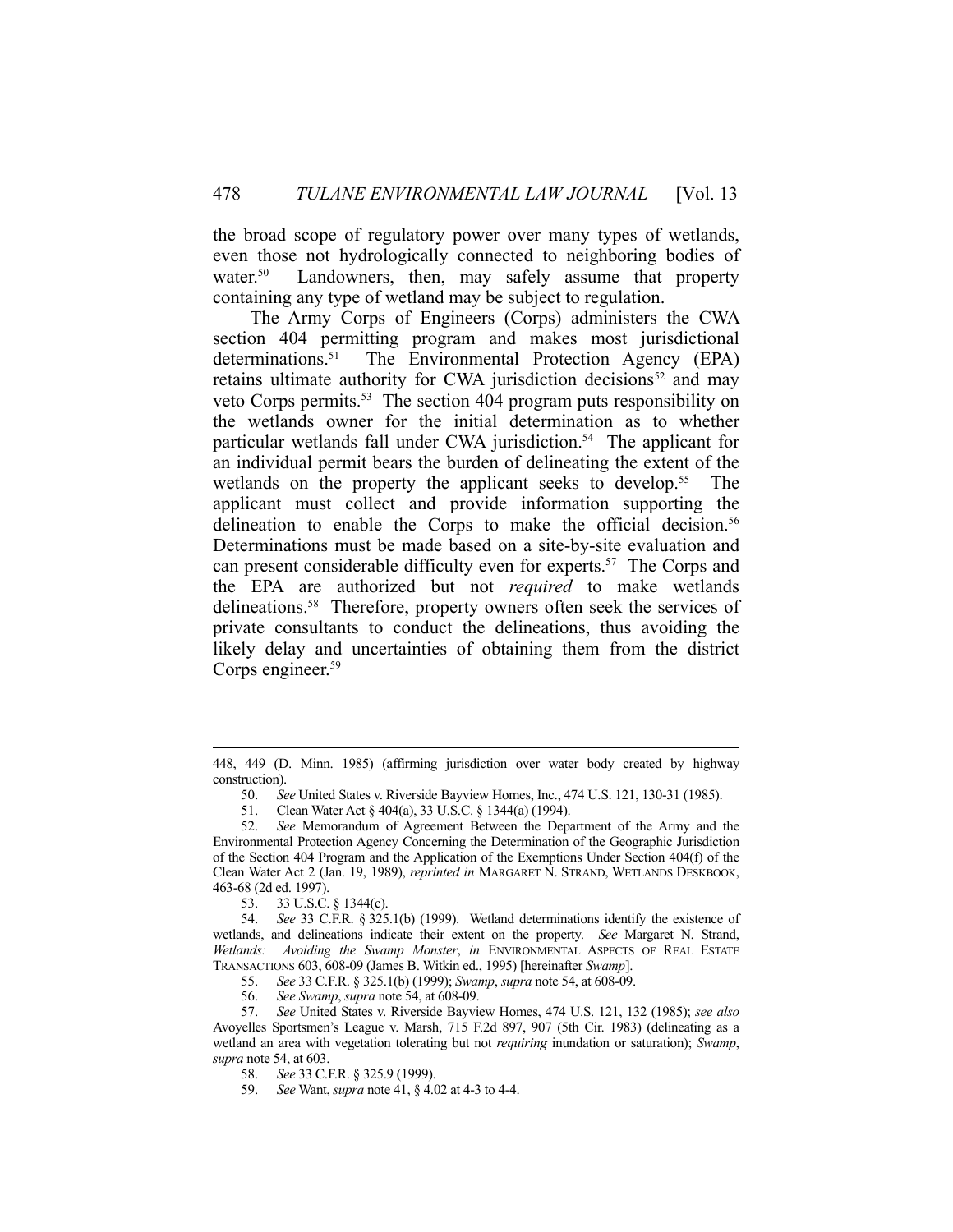A wetland owner faces strict liability under section 404 for dredging and filling wetlands without a permit.<sup>60</sup> The CWA lists several kinds of exemptions, primarily for farming, forestry, and ranching.<sup>61</sup> General or nationwide permits cover other activities in wetlands and do not require individual applications, but in some cases require the landowner to notify the Corps before beginning activities.62 Distinguishing between activities requiring individual, general, or nationwide permits can be difficult. For example, landowners can clear wetland trees and vegetation without individual permits, but the CWA regulates the activity if the landowner redeposits the removed material.<sup>63</sup>

 The Corps approves most section 404 permit applications, requiring at most, minor changes or added conditions on some permits.64 Individual permits are more difficult to obtain, and a significant number of applicants do not follow through to receive them.<sup>65</sup> Rather, they simply drop out of the process.<sup>66</sup> Collected data does not reveal the details of each case, such as how many proceed without a permit, or how many adjust their projects to avoid having to apply for permits.<sup>67</sup> The Corps does not issue permits to fill wetlands if there are practicable alternative sites that would have fewer negative impacts on wetlands.68 For example, in *Bersani v. EPA*, a developer sought to build a shopping mall on a site containing nearly fifty acres of wetlands.<sup>69</sup> The EPA vetoed the permit because a nonwetland site was available at the time the buyer purchased the property.70

 <sup>60.</sup> *See id.* § 9.08 at 9-16.

 <sup>61.</sup> *See id.* § 5.01 at 5-2 to 5-3; Clean Water Act § 404(f), 33 U.S.C. § 1344(f) (1994).

 <sup>62.</sup> *See* Want, *supra* note 41, § 5.03 at 5-7 to 5-12; *see also* STRAND, *supra* note 52, at 31- 49, 125-38.

 <sup>63.</sup> *See* Save our Wetlands, Inc. v. Sands, 711 F.2d 634, 647 (5th Cir. 1983); *see also* Avoyelles Sportsmen's League v. Marsh, 715 F.2d 897, 922 (5th Cir. 1983) (removing forest growth from wetland with subsequent redeposit, burning, and discing to convert wetland to agricultural use deemed unlawful discharge of pollutant under CWA).

 <sup>64.</sup> *See* ROBERT E. STEINBERG, WETLANDS AND REAL ESTATE DEVELOPMENT HANDBOOK VI-10 to –11 (2d ed., 1991); STRAND, *supra* note 52, at 43, 131; CBO, *supra* note 22, at 4-6, (noting that eighty-six percent of all permit applications are for general permits, of which the Corps approves over ninety percent, but that a majority of individual permit applications are withdrawn before the Corps' decision can be made).

 <sup>65.</sup> *See* CBO, *supra* note 22, at 6.

 <sup>66.</sup> *See id.*

 <sup>67.</sup> *See id.* at 6, 18-19.

 <sup>68.</sup> *See* Clean Water Act § 404(b)(1), 33 U.S.C. § 1344(b)(1) (1994); 40 C.F.R. § 230.10(a) (1999). The Corps is extremely unlikely to permit activities on wetland sites that are not water-dependent. *See* 40 C.F.R. § 230.10(a)(2),(3) (1999).

 <sup>69. 850</sup> F.2d 36, 41 (2d Cir. 1988).

 <sup>70.</sup> *See id.* at 42-43.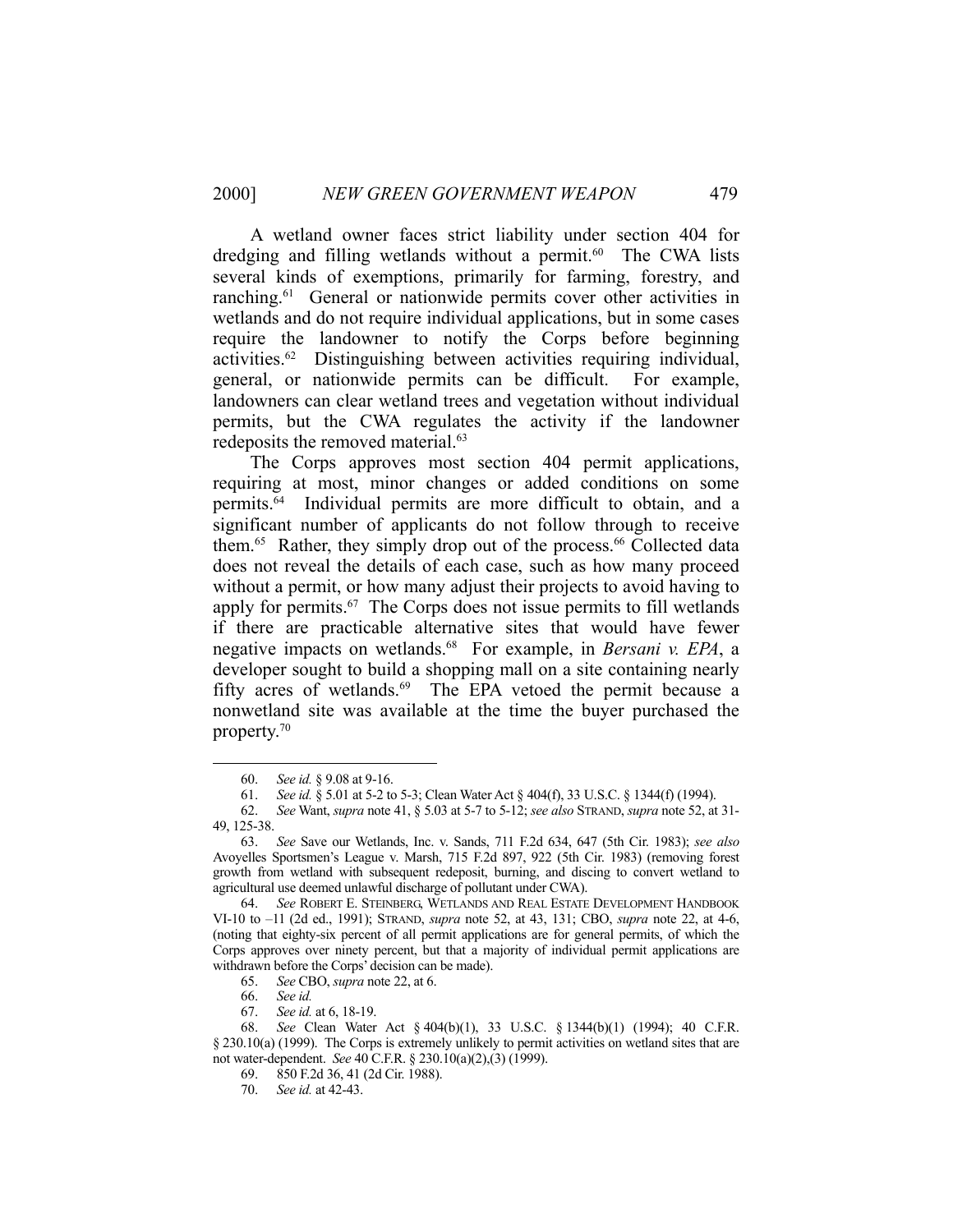Takings claims for wetlands stem from government protections and programs that limit activities in wetlands and thus force property owners to provide the "public goods" wetlands offer—such as improved water quality, drainage, flood storage, recreation, and wildlife values—at private expense.<sup>71</sup> The number of takings claims for wetlands exceeds that of any other type of federal taking claim.<sup>72</sup> From 1992 to 1997, federal takings suits netted almost \$350 million for claimants.73 Wetland takings claims most often arise when the Corps denies a landowner's application for a permit and frustrates his or her development expectations.74 State regulations, sometimes enacted pursuant to a federal requirement, may result in takings claims as well.<sup>75</sup> The government has created no uniform national system to provide compensation for people suffering declines in property value due to wetland regulations.76

 In the conterminous United States, Louisiana is second only to Florida in wetland acreage, with 8.8 million acres.<sup>77</sup> Louisiana law contains various provisions mandating protection of its wetlands, and requires coastal use permits under the state coastal management program.78 Both state and federal wetlands programs abound: no less than thirty-six federal agencies have functions related to protecting the nation's remaining  $103$  million acres of wetlands.<sup>79</sup> These

 <sup>71.</sup> *See* CBO, *supra* note 22, at 3; LOUISIANA DEPT. OF NATURAL RESOURCES, LOUISIANA COASTAL WETLANDS CONSERVATION PLAN 2-4 (1997)[hereinafter COASTAL PLAN]; DAVID W. PEARCE & R. KERRY TURNER, ECONOMICS OF NATURAL RESOURCES AND THE ENVIRONMENT 321- 41 (1990).

 <sup>72.</sup> *See* CBO,*supra* note 22, at 7.

 <sup>73.</sup> *See id.*

 <sup>74.</sup> *See id.*

 <sup>75.</sup> *See* Lucas v. South Carolina Coastal Council, 505 U.S. 1003, 1007-08 (1992).

 <sup>76.</sup> *See* UNITED STATES GENERAL ACCOUNTING OFFICE, WETLANDS OVERVIEW 6 (GAO/RCED-98-150, July 1998) [hereinafter OVERVIEW].

 <sup>77.</sup> *See* THOMAS E. DAHL, WETLANDS LOSSES IN THE UNITED STATES 1780S TO 1980S 6 (1990). Louisiana contains forty percent of the nation's saltwater wetlands and fifteen percent of its freshwater wetlands. *See* John McQuaid, *Environmental Backlash: The Land War Series; Special Report*, TIMES-PICAYUNE (New Orleans), July 3, 1994, at A1.

 <sup>78.</sup> *See* LA. CONST. art. IX, §§ 1, 3; LA. REV. STAT. ANN. § 41:1702 (West 1990); Louisiana Coastal Wetlands Conservation , Restoration, and Management, LA. REV. STAT. ANN. §§ 49:213.1-:214.41 (West 1987 & Supp. 2000); LA. ADMIN. CODE tit. 43 §§ 700-729 (1996) (This legislation was enacted pursuant to the federal Coastal Wetlands Planning, Protection, and Restoration Act of 1990, 16 U.S.C. §§ 3951-3956 (1994 & Supp. III 1997)); *see also* Want, *supra* note 41, § 13.02 at 13-43 to 13-46.2 (describing Louisiana wetland regulations). *See generally* Marc C. Hebert, *Coastal Restoration Under CWPPRA and Property Rights Issues*, 57 LA. L. REV. 1165, 1165-1211 (1997) (discussing law and policy governing coastal restoration).

 <sup>79.</sup> *See* OVERVIEW, *supra* note 76, at 6; HEFNER, *supra* note 2, at 5; Keith D. Wiebe et al., *Property Rights, Partial Interests, and the Evolving Federal Role in Wetlands Conversion and Conservation*, 50 J. SOIL & WATER CONSERV'N 627, 628-29 (1995). *See generally* Coastal Plan,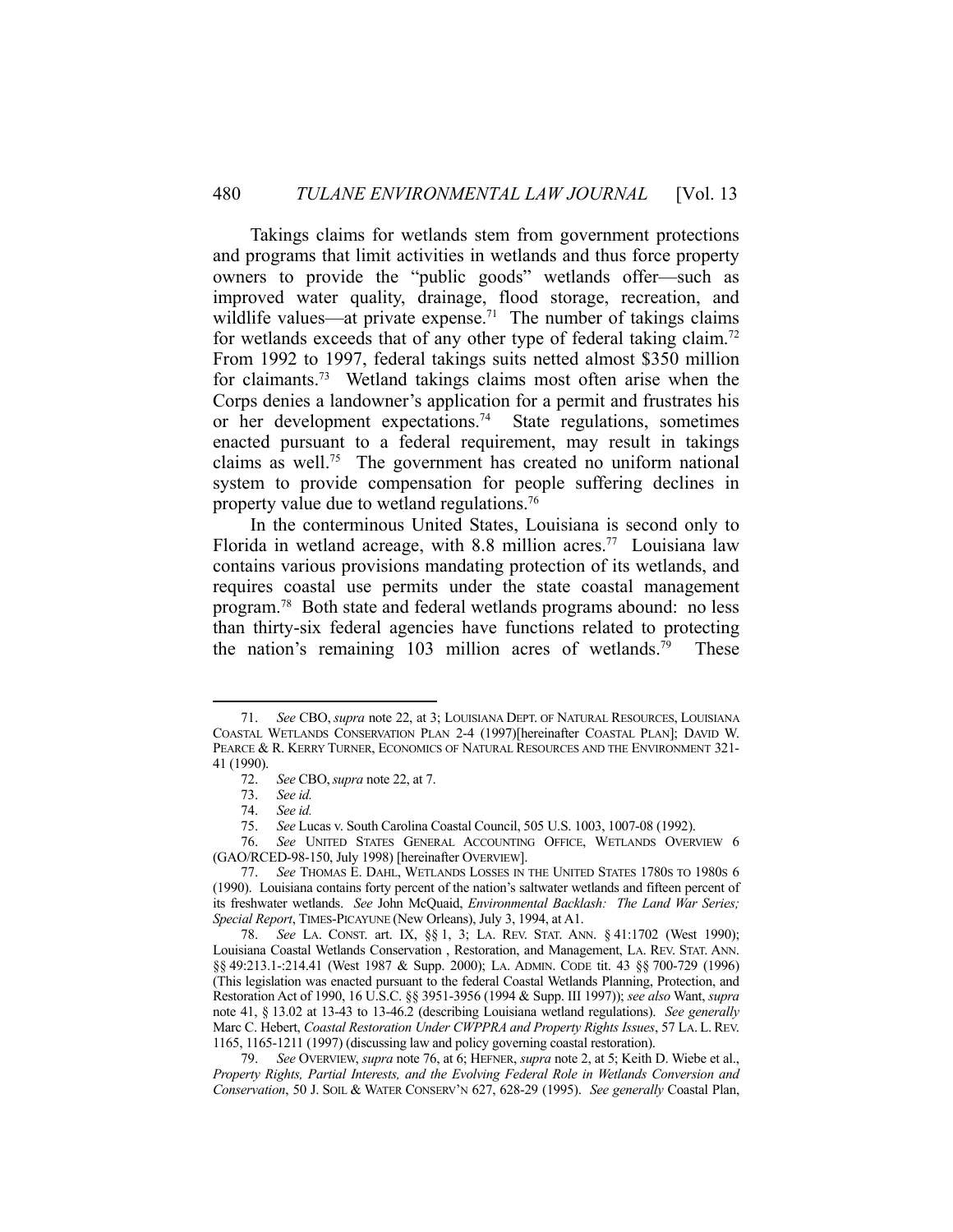programs have not yet stopped the decline in national wetland acreage.<sup>80</sup> In response, the EPA recently terminated a popular nationwide permit that was widely criticized for allowing too much wetland destruction.<sup>81</sup> The Corps has restructured the nationwide permit program to restrict the sizes and types of wetlands that people may disturb.<sup>82</sup> The nationwide permits are due for renewal in 2001, and even further restrictions are expected.<sup>83</sup> Consequences will include more required mitigation and increased permit denials.<sup>84</sup> Some percentage of those permit denials will likely trigger takings claims.

 For purposes of this Comment, "developing wetlands" means filling areas of wetlands to the extent that the developer must seek an individual, rather than a nationwide permit. Therefore, "development" is synonymous with the Corps-permitted discharge of a pollutant (fill material) from a point source into waters of the United States, and destruction or conversion to dry land of wetlands falling under CWA jurisdiction.<sup>85</sup>

#### *D. Notice Law*

 The notice element in takings law appeared in 1984. In *Ruckelshaus v. Monsanto Co*., the Supreme Court considered whether a taking occurred when a federal statute permitted the EPA to disclose trade-secret information about a Monsanto product.<sup>86</sup> The takings clause, the Court held, protected the company's property right to the information.87 The federal statute, however, put Monsanto on notice that the government would reveal trade-secret information.<sup>88</sup> Therefore, the Court held that the company could not have reasonable investment-backed expectations when it was aware that the government would disclose the information.89

*supra* note 71; LOUISIANA DEPARTMENT OF NATURAL RESOURCES, COAST 2050: TOWARD A SUSTAINABLE COASTAL LOUISIANA (1998)[hereinafter COAST 2050].

 <sup>80.</sup> *See* CBO, *supra* note 22, at 5; Wiebe, *supra* note 79, at 629; HEFNER, *supra* note 2, at 22.

 <sup>81.</sup> *See* Margaret N. Strand & Lawrence R. Liebesman, *The Section 404 Nationwide Permit: An Endangered Species?*, NAT. RESOURCES & ENV'T 29, 32-34 (Summer 1999) [hereinafter *Nationwide*]; *see also* Want, *supra* note 41, § 5.03 at 5-14 to 5-17.

 <sup>82.</sup> *See Nationwide*, *supra* note 81, at 34.

 <sup>83.</sup> *See id.*

 <sup>84.</sup> *See id.*

 <sup>85.</sup> *See* Clean Water Act § 301, 33 U.S.C. § 1311 (1994).

 <sup>86. 467</sup> U.S. 986, 1012-13 (1984).

 <sup>87.</sup> *See id.* at 1003-04.

 <sup>88.</sup> *See id.* at 1012-13.

 <sup>89.</sup> *See id.*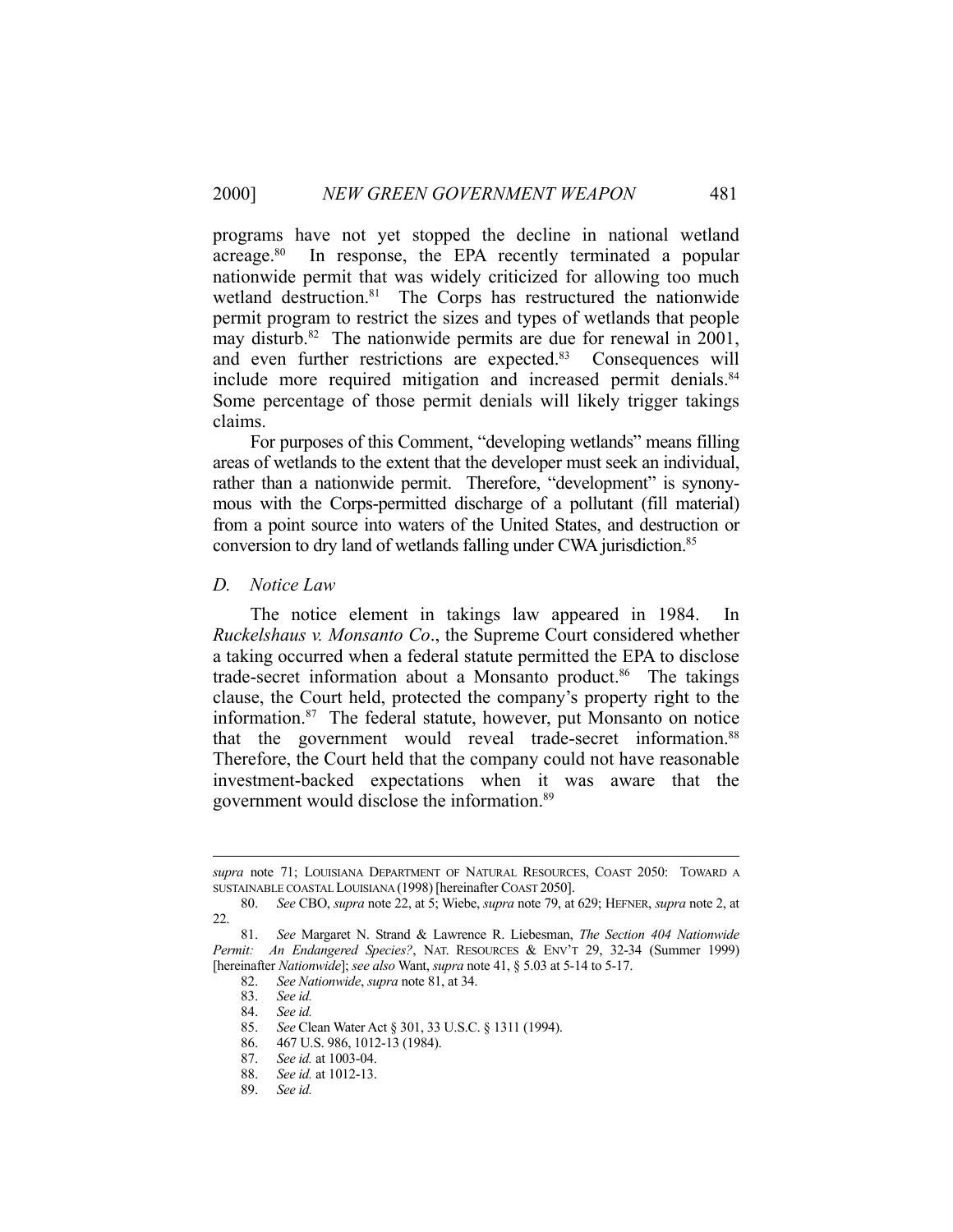Although *Monsanto* is not a land use case, its holding is important to takings law because it signaled that notice of a government regulation can frustrate takings claims by minimizing the weight of investment-backed expectations, which are arguably the most important takings factor in landowner claims.90 The *Lucas* court followed in the *Monsanto* tradition when Justice Scalia applied the "negative" notice rule to real property: in the absence of government regulation prohibiting development, a property owner's reasonable expectations for developing property are "taken" by later-enacted laws for which the landowner had no constructive or actual notice.<sup>91</sup>

 State courts, too, have applied the notice rule to reject landowner takings claims.92 For example, in a New York case the court denied compensation when a developer had notice, prior to a land purchase, of government plans to reduce the maximum building density allowed on a parcel.<sup>93</sup> The court deemed his investment-backed expectations unreasonable.<sup>94</sup>

 All property buyers have had constructive notice of the federal statute protecting wetlands since its enactment in 1972.<sup>95</sup> They have constructive notice of state statutes regulating wetlands as well. Louisiana has what could be termed a *de facto* inquiry notice requirement for purchasers of property containing wetlands.<sup>96</sup> That is, buyers bear the burden to investigate the existence and extent of wetlands on property under consideration for purchase because Louisiana has no requirement that sellers notify potential buyers.

 In Louisiana, the remedy of redhibition (rescission) of the purchase is available for fraudulent concealment of the existence of wetlands on property. $97$  A successful claim for redhibition requires the

 <sup>90. 467</sup> U.S. 986 (1984).

 <sup>91.</sup> *See* Lucas v. South Carolina Coastal Council, 505 U.S. 1003, 1007-08 (1992); *supra* text accompanying notes 30-35.

 <sup>92.</sup> *See, e.g.*, State Dep't of Health v. The Mill, 887 P.2d 993, 1000-02 (Colo. 1994) (preexisting state and federal laws prevented regulatory takings compensation for owner of sixty-one acre mine tailings site rendered valueless); Dodd v. Hood River County, 855 P.2d 608, 616 (Or. 1993) (landowner had constructive notice of existing zoning restrictions before purchase so could not have expectations to build house in forest zone); Steinbergh v. City of Cambridge, 604 N.E.2d 1269, 1274-76 (Mass. 1992) (denying taking claim because regulation was in effect when property was purchased and buyer paid price that reflected the effect of the regulation on the land's value).

 <sup>93.</sup> *See* Orange Lake Assocs., Inc. v. Kirkpatrick, 21 F.3d 1214, 1224-25 (2d Cir. 1994).

 <sup>94.</sup> *See id.*

 <sup>95.</sup> *See* Clean Water Act, §§ 101-607, 33 U.S.C. §§ 1251-1387 (1994).

 <sup>96.</sup> For a description of Louisiana wetland regulations see Want, *supra* note 41, § 13.02 at 13-43 to 13-46.2; *see also supra* note 78.

 <sup>97.</sup> Fraud is an intentional misrepresentation or suppression of the truth, including silence or inaction, and includes representations by the seller "that the thing has a quality that he knows it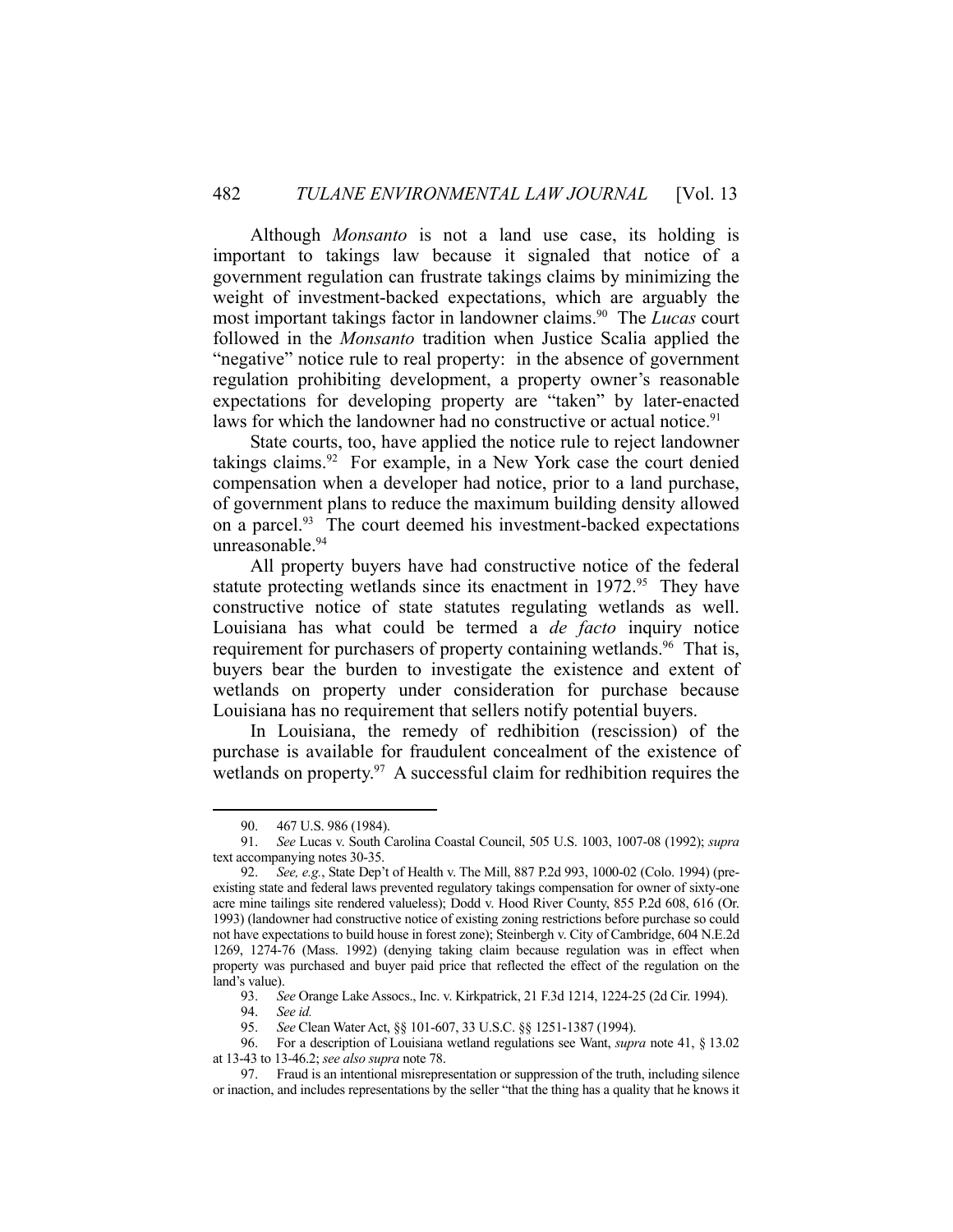buyer to prove three elements: a sale, a defect, and the nature of the defect as one that would have caused the buyer to avoid the sale had the buyer known of the defect.<sup>98</sup> Louisiana law holds buyers only to a reasonably prudent buyer standard, yet the average person may have difficulty recognizing certain conditions as wetlands.<sup>99</sup>

 The dearth of past redhibition case law for Louisiana property containing wetlands is probably attributable to several factors. Most wetlands in Louisiana are not likely to be of types that are difficult to recognize.100 In addition, not all wetlands create problems for those who may wish to convert them to other uses.<sup>101</sup> Reasonably prudent land buyers in Louisiana are likely to be aware of the potential difficulties associated with buying wetlands and choose not to buy property containing wetlands if they intend to develop the property.102

does not have." The buyer is entitled to rescission of the purchase. LA. CIV. CODE ANN. art. 1953, 2545 (West 2000). Redhibition is the avoidance of a sale due to a serious defect that "renders the thing useless, or its use so inconvenient" that the buyer would not have purchased it. The buyer has a right to obtain rescission of the sale. Defects that reduce value to such an extent that a buyer would only buy for a reduced price entitle the buyer to that lower price. *Id.* art. 2520.

 <sup>98.</sup> *See* Cimmaron Homeowners Ass'n v. Cimmaron, Inc., 533 So.2d 1018, 1020 (La. App. 1st Cir. 1988).

 <sup>99.</sup> *See* LA. CIV. CODE ANN. art. 2521 (West 2000); *supra* note 54-59 and accompanying text.

 <sup>100.</sup> It is unclear exactly how many acres of each type of wetland exist in the United States due to various factors, including differing definitions of what constitutes a wetland, and limitations of mapping techniques. Aerial mapping efforts focus on wetlands that are identifiable because they are inundated, but even wetland delineations may not involve site visits that reveal exactly how many acres of each type of wetland exist on a given site. Widely cited government reports do not even estimate the acreage of hard-to-detect wetland types. In Louisiana, saltwater wetlands total 1.9 million acres and freshwater wetlands total 6.9 million acres. While the influence of tides should make saltwater wetlands easier to identify, no concrete data exist on the percentage of freshwater wetlands that are not continuously inundated and therefore are more difficult to recognize. *See* OVERVIEW, *supra* note 76, at 9; Jon Kusler, *Wetlands Delineation: An Issue of Science or Politics?* ENV'T, Mar. 1992, at 10, 29-31; HEFNER, *supra* note 2, at 10, 18, 20, 27, 31; THOMAS E. DAHL ET AL., STATUS AND TRENDS OF WETLANDS IN THE CONTERMINOUS UNITED STATES, MID-1970S TO MID 1980S iii, 1, 3, 7-12, 23 (1991); DAHL, *supra* note 77, at 3-5, 8-9.

 <sup>101.</sup> For example, most conversions of Louisiana wetlands are for agriculture, which is exempt from regulation under the CWA. More recent data reveal that nationally, losses of wetlands for development are twice the amount of losses for agriculture, indicating that regulation is probably not significantly impeding development. *See* Clean Water Act § 404(f), 33 U.S.C. § 1344(f) (1994); HEFNER, *supra* note 2, at 18; CBO, *supra* note 22, at 71; OVERVIEW, *supra* note 76, at 10.

 <sup>102.</sup> Forty percent of the coastal wetlands of the continental United States are located in the Louisiana coastal zone, and roughly three-fourths of Louisiana's population lives within fifty miles of the coast. That population is intimately aware of its substantial connections to Louisiana's wetlands. Federal regulation of wetlands has blossomed since it began in the 1970s to include at least twenty-five federal statutes and at least thirty-six federal agencies; Louisiana residents have felt the impact not only through regulation, but through coastal zone restoration efforts. *See* COASTAL PLAN, *supra* note 71, at 2-4; OVERVIEW, *supra* note 76, at 6; Hebert, *supra*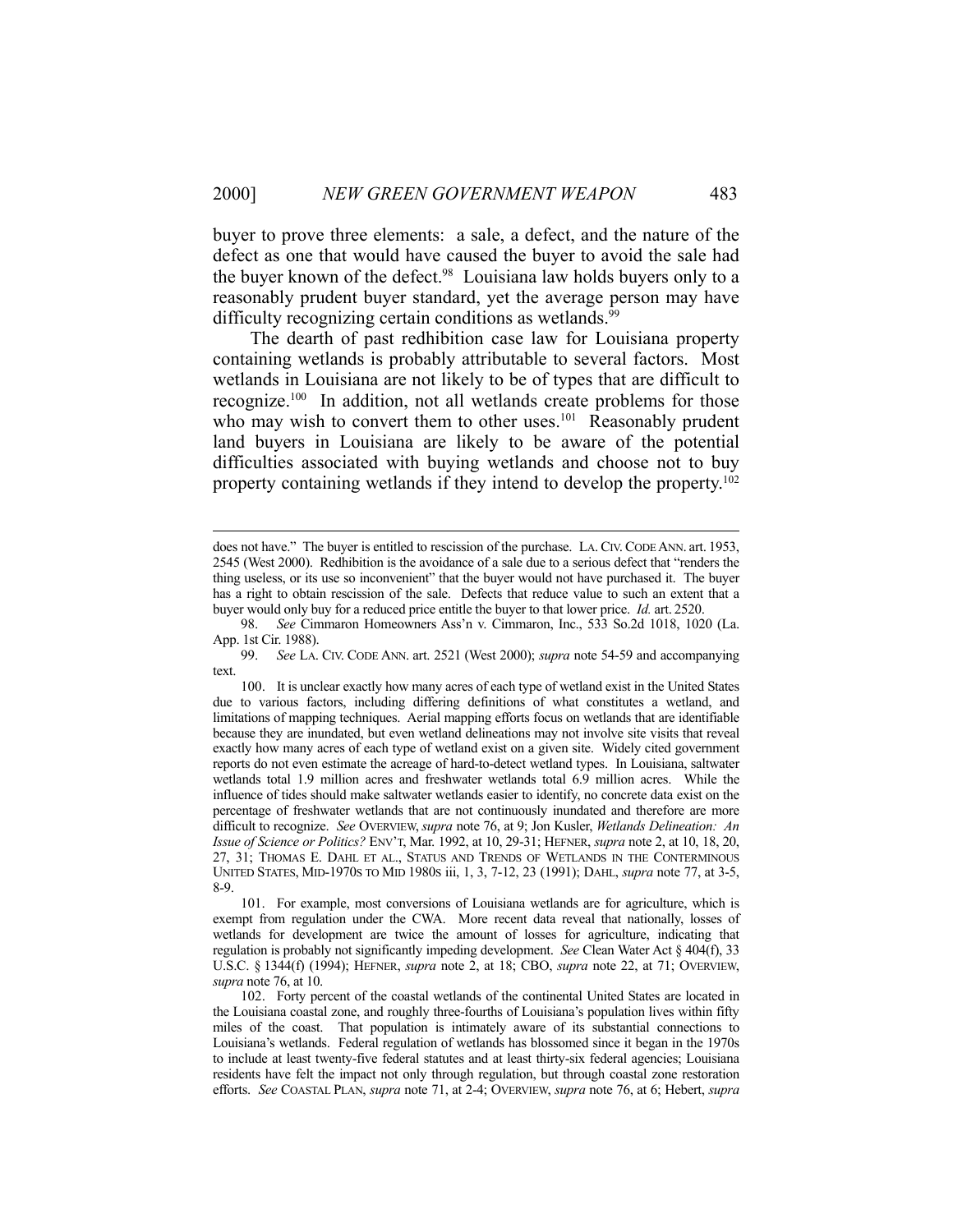Many potential takings suits need not be filed because landowners modify their plans in order to secure permits or to avoid the need for a permit.103 Finally, no precedent exists for considering wetlands to be a *defect* warranting redhibition.<sup>104</sup>

## *E. Private Strategies to Protect Property Buyers*

 Given the lack of notice requirements to warn prospective buyers, private strategies have evolved to provide certainty and avoid surprise when buying land that may or does contain wetlands.<sup>105</sup> Buyers or investors may insert requirements for wetlands certifications into private land purchase contracts.106 Buyers may conduct environmental assessments, also called environmental audits, environmental due diligence, or Phase I environmental site assessments.107 All of these labels apply to the process of investigating the potential liabilities attached to a piece of property, typically by virtue of its history of environmental contamination.<sup>108</sup> Audits are a useful tool of knowledgeable buyers to protect themselves from responsibility for contamination of property by prior owners, but they may also reveal conditions such as wetlands that could become obstacles to full use of the property.<sup>109</sup> Sellers may request environmental audits to accommodate buyers or investors requiring certification of the environmental condition of property.<sup>110</sup>

 Another technique to protect buyers is for third parties, such as lenders or mortgage companies, to demand environmental audits before making loans to buy or invest in property.<sup>111</sup> State and federal authorities or private parties may use environmental impact statements (EIS) or environmental assessments under the National

note 78, at 1167-71; COAST 2050, *supra* note 79, at 51-67; *supra* notes 78-79 and accompanying text.

 <sup>103.</sup> *See supra* notes 64-70 and accompanying text.

 <sup>104.</sup> A search of case law reveals no suits in redhibition for Louisiana wetlands.

 <sup>105.</sup> *See* STEINBERG, *supra* note 64, at XIV-1 to -12.

 <sup>106.</sup> *See* Gerard A. Caron, *Structuring the Transaction to Allocate Environmental Liability*, *in* ENVIRONMENTAL ASPECTS OF REAL ESTATE TRANSACTIONS 243, 243-57 (James B. Witkin ed., 1995).

 <sup>107.</sup> *See* Carol R. Boman, *The Due Diligence Dilemma: How Much Is Enough? in* ENVIRONMENTAL ASPECTS OF REAL ESTATE TRANSACTIONS 175, 180-91 (James B. Witkin ed., 1995); STEINBERG, *supra* note 64, at XIV-2 to -12.

 <sup>108.</sup> *See* Boman, *supra* note 107, at 180-91; *see also Swamp*, *supra* note 54, at 626.

 <sup>109.</sup> *See* ELIZABETH GLASS GELTMAN, A COMPLETE GUIDE TO ENVIRONMENTAL AUDITS 3, 28, 54-55 (1997).

 <sup>110.</sup> *See id.* at 5.

 <sup>111.</sup> *See id.* at 3, n.5.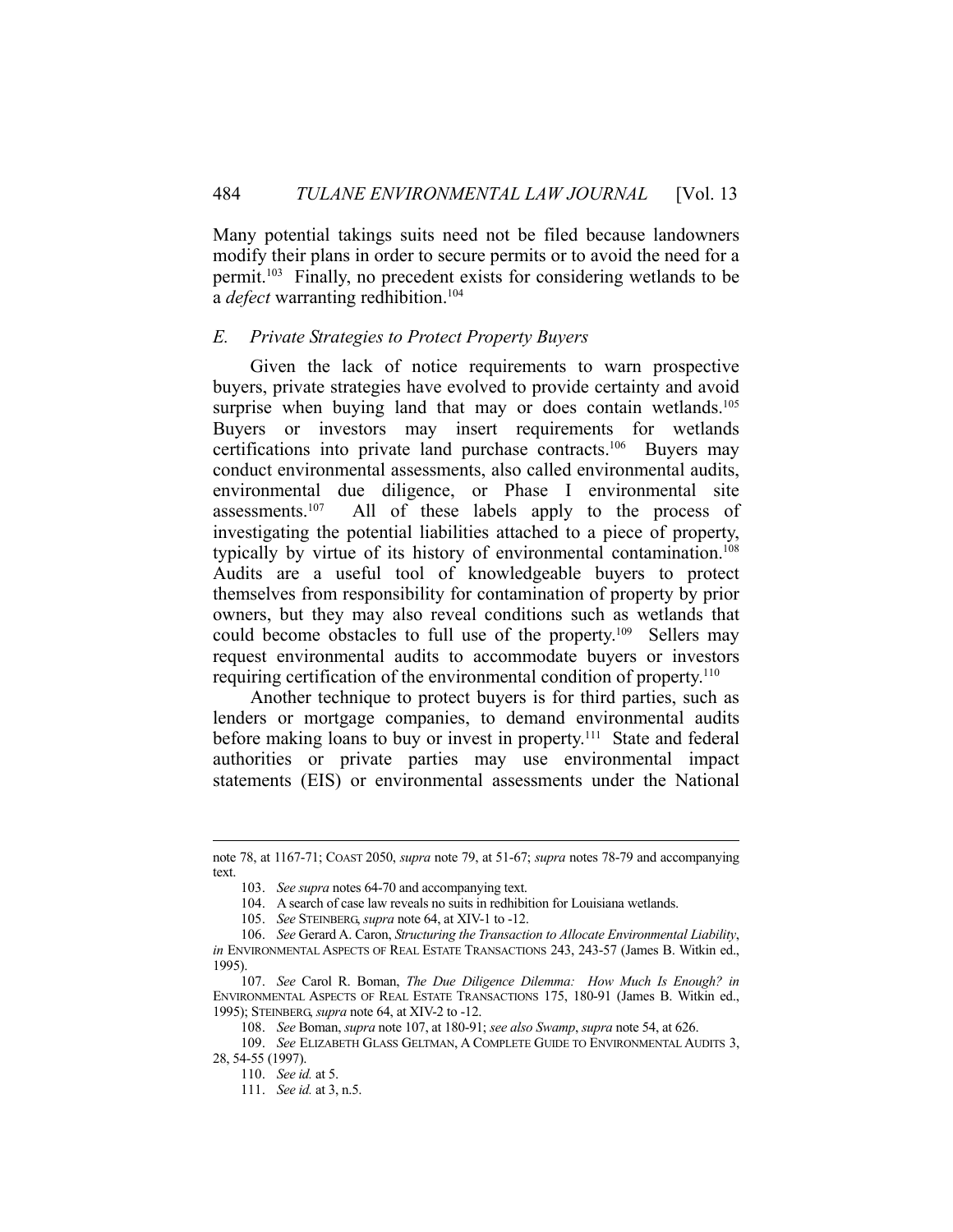Environmental Policy Act (NEPA) or equivalent state NEPA laws.<sup>112</sup> The EIS process requires the party undertaking an action to collect information and analyze the environmental impacts of the action. 113 The potential effects on wetlands would be important to such an analysis, and the Corps may require preparation of an EIS before approving a section  $404$  permit.<sup>114</sup> Private actions can thus become subject to NEPA if, for example, the project has substantial federal funding or requires federal wetland permits.<sup>115</sup> Clearly, then, a party contemplating developing a tract might desire to perform the EIS prior to purchase.

 Finally, the EPA has an advance wetland identification program sometimes used in certain areas prior to project proposals.<sup>116</sup> Federal, local, or private parties may request this advance identification to determine which wetland areas may be suitable for development.<sup>117</sup> However, the developer must still undertake the process for individual project approval.<sup>118</sup> Individuals may also apply for Corps section 404 permits prior to purchase of property to evaluate its suitability for development, or sellers may obtain permits and transfer them to subsequent owners.<sup>119</sup>

#### *F. The Actual Notice Mechanism*

 Ideally, actual notice will be as simple as an insertion in the deed or a form setting forth the Louisiana statutory obligation requiring sellers of real property to inform buyers that: (1) the property may contain wetlands; (2) if wetlands are present, they may be subject to state or federal regulation; (3) the federal and state definitions of wetlands include areas that may or may not be inundated at all times; (4) a Corps or private professional delineation is the best way to determine the location and extent of wetlands; (5) sellers need not provide delineations; (6) notice estops regulatory takings claims for decreases in property value if the property contains wetlands, under law or regulations in effect at the time of purchase *or* those enacted later, and (7) credits, compensation, or other incentives to preserve wetlands may be available to wetland owners from state or federal

 <sup>112.</sup> *See* National Environmental Policy Act of 1969, 42 U.S.C. §§ 4321-4370d (1994 & Supp. III 1997). The EIS requirements are set out in section 4332. *See id.* § 4332.

 <sup>113.</sup> *See* 42 U.S.C. § 4332.

 <sup>114.</sup> *See* STEINBERG, *supra* note 64, at VIII-1 to –8.

 <sup>115.</sup> *See id.*; 42 U.S.C. § 4332.

 <sup>116</sup> *See* 40 C.F.R. § 230.80 (1999).

 <sup>117.</sup> *See id.* § 230.80(a)(2); *see also Swamp*, *supra* note 54, at 609-11.

 <sup>118.</sup> *See* 40 C.F.R. § 230.80(a)(2) (1999).

 <sup>119.</sup> *See* 33 C.F.R. app. A 325 (1999).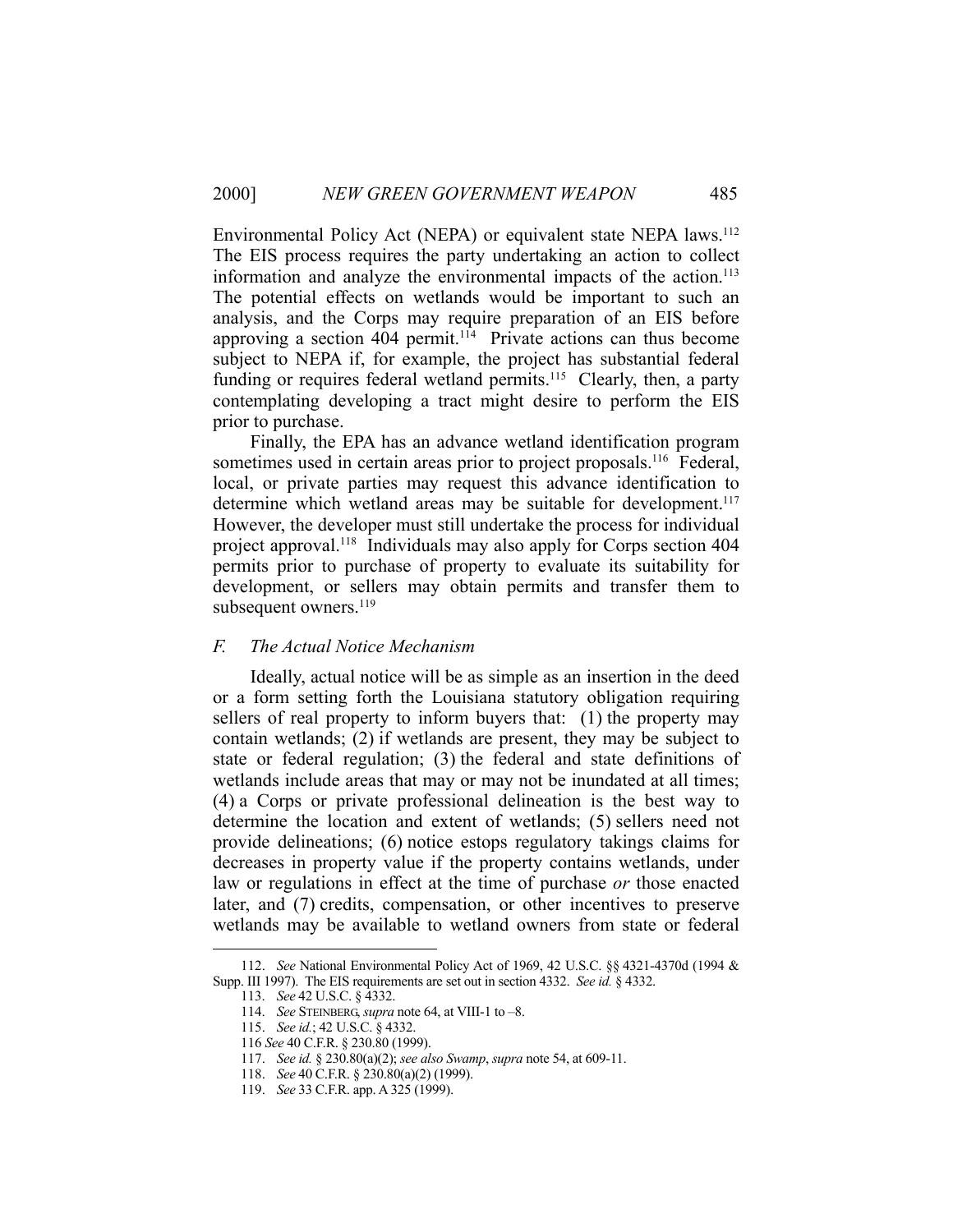programs.120 Exemptions from the notice requirement would track those wetlands that are jurisdictionally exempt from CWA and state regulation under existing law.

The rationale for the notice requirement has two prongs.<sup>121</sup> First, actual notice places the burden on the buyer to determine whether wetlands exist on the property, or to take the risk of surprise after purchase, when recovery via a taking claim would be estopped. Clearly, the wary buyer will investigate before buying, and indeed, has great incentive to become informed.<sup>122</sup> If a potential buyer locates wetlands on the property and chooses to walk away, he or she obviously loses no property value by having made no purchase, and therefore has no basis for a takings claim. Actual notice provides the impetus for even the unwary buyer to seek information, and assigns the risk of loss to the buyer if he or she chooses to waive the opportunity to do so. The second prong of the notice requirement estops takings claims from buyers who receive actual notice that property may contain wetlands. Actual notice affirmatively places the burden on buyers to investigate the wetland status of property and to adjust investment-backed expectations accordingly. Under *Lucas*, the existence of wetland regulations in state law, and by analogy under federal law, removes the foundation for takings claims based on unreasonable expectations.<sup>123</sup> Buyers on notice bear the disparity between unreasonable expectations and the market value of property containing regulated wetlands, and actual notice estops a takings claim.124

 Under the second prong, any pre-existing takings claim the seller might have had would be based on the market value of the property containing regulated wetlands.<sup>125</sup> If the seller obtains a high price as a result of unreasonable investment-backed expectations on the part of the buyer, then the amount of the seller's takings claim will decline or the claim will disappear because his losses will be reduced.126 Under

 <sup>120.</sup> *See infra* Part III.

 <sup>121.</sup> *See infra* text accompanying notes 134-136.

 <sup>122.</sup> *See generally* Want, *supra* note 41, chs. 4-5 (discussing problems associated with purchasing wetlands).

 <sup>123.</sup> *See* Lucas v. South Carolina Coastal Council, 505 U.S. 1003, 1027-29 (1992).

 <sup>124.</sup> *See* CBO,*supra* note 22, at xiii.

 <sup>125.</sup> Both state and federal governments pay takings claims based on fair market value. *See* Florida Rock Indus. v. United States, 45 Fed. Cl. 21, 32 (1999); Vela v. Plaquemines Parish Gov't, 729 So.2d 178, 183-84 (1999); *supra* note 42. *See also* CBO, *supra* note 22, *passim* (analyzing the complicated issue of determining the value of property for regulatory takings claims).

 <sup>126.</sup> *See Florida Rock*, 45 Fed. Cl. at 30-44; CBO, *supra* note 22, *passim*, for extensive analysis of the economics of regulatory takings claims.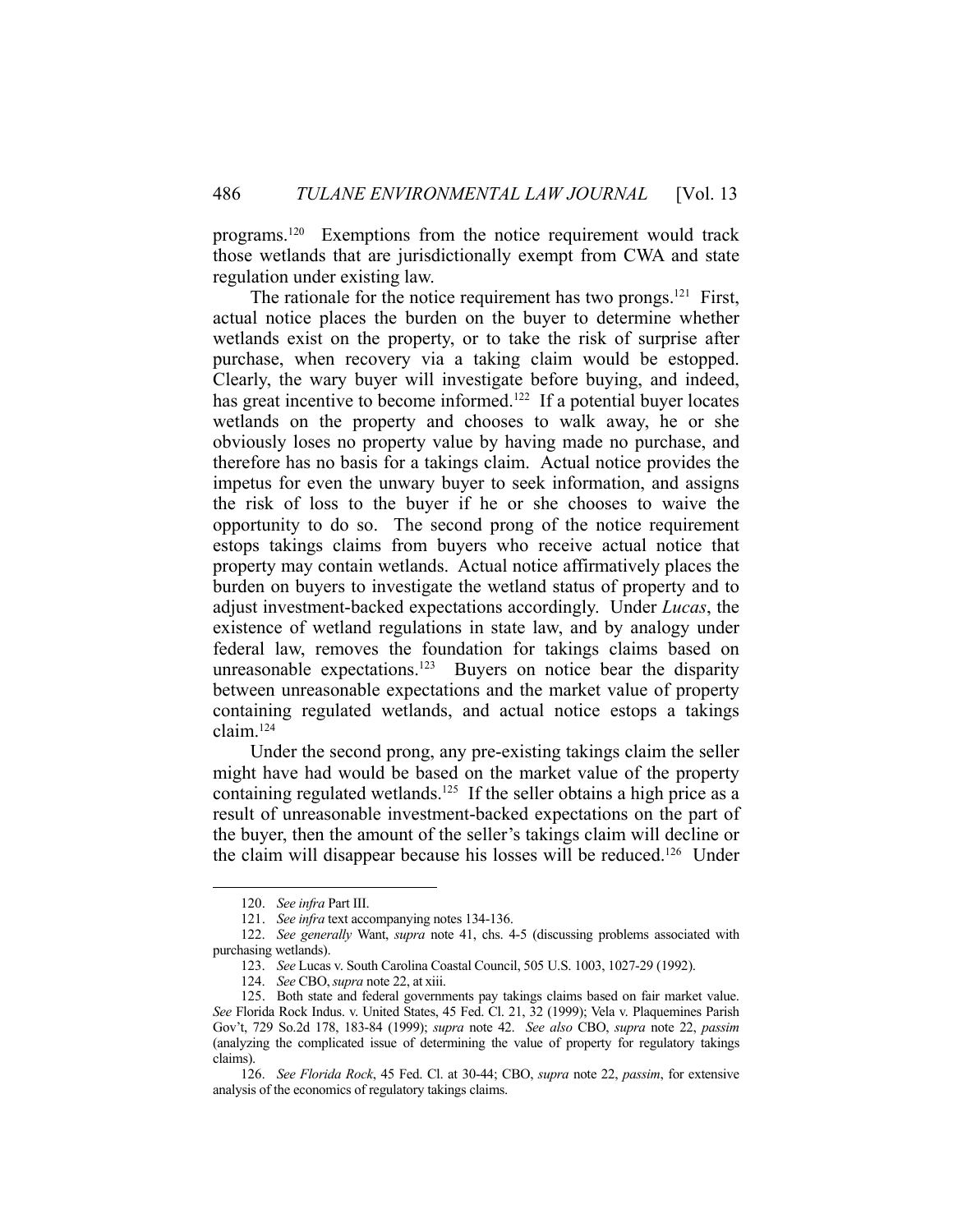the first prong of the notice requirement, the seller's position remains unchanged.<sup>127</sup> A lost sale represents no loss exceeding any preexisting regulatory takings claim he or she might have had, because no further decline in property value occurs.<sup>128</sup> If regulations to protect the wetland have lowered the market value of the property, then that lower value should be reflected in the selling price and will form the basis of the seller's pre-existing takings claim.<sup>129</sup> On the other hand, if the seller conceals the nature of the property's value and obtains a higher price, he or she opens the door to suit by the buyer in redhibition or for fraud.<sup>130</sup> The seller would then bear any disparity between the market value and the selling price because the buyer could recover that difference at minimum, up to the full price paid upon a judgment in redhibition.<sup>131</sup> Again, any pre-existing taking claim the seller might have will be based on the market value.132

 An analogy to an existing actual notice requirement highlights the advantages of such a requirement for property with wetlands. Louisiana law requires sellers to place notice on the public record, in the chain of title, or in the deed if a property was used for managing hazardous waste.<sup>133</sup> The requirement originated in the federal Comprehensive Environmental Response, Compensation, and Liability Act (CERCLA).<sup>134</sup> One result of the notice requirement is to make the responsible parties liable for hazardous waste cleanup costs instead of subsequent owners, the government, or the taxpayers.135

 The desirability of actual notice for property with environmental contamination is analogous to such notice for property with wetlands. Both conditions can be difficult for even sophisticated but nonexpert buyers to detect. Both represent potential financial losses or liabilities

<u>.</u>

 134. 42 U.S.C. §§ 9601-9675 (1994). The notification provision is located at 42 U.S.C. § 9620(h)(3) (1994 & Supp. III 1997).

 135. *See* Laurence S. Kirsch & Geraldine E. Edens, *Federal Environmental Liability*, *in* ENVIRONMENTAL ASPECTS OF REAL ESTATE TRANSACTIONS 3, 5 (James B. Witkin ed., 1995); *see also* Comment, *CERCLA's Innocent Landowner Defense: The Rising Standard of Environmental Due Diligence for Real Estate Transactions*, 38 BUFFALO L. REV. 827 (1990); Note, *Beyond Caveat Emptor: Disclosure to Buyers of Contaminated Land*, 10 STAN. ENVT'L L.J. 169 (1991).

 <sup>127.</sup> *See supra* note 125.

 <sup>128.</sup> *See id.* 

 <sup>129.</sup> *See id.*

 <sup>130.</sup> *See* LA.CIV.CODE ANN. arts. 1953, 2520, 2545 (West 2000) (redhibition and fraud).

 <sup>131.</sup> *See id.* 

 <sup>132.</sup> *See supra* note 125 and accompanying text.

 <sup>133.</sup> *See* LA. REV. STAT. ANN. § 30:2039 (West Supp. 2000) (notice must be placed in the parish mortgage and conveyance records if the seller has actual or constructive knowledge that the property was used for hazardous or solid waste disposal and has been identified as an inactive or abandoned disposal site); LA. ADMIN. CODE tit. 33 § 3525 (1999) (notice must be placed in the public record or chain of title).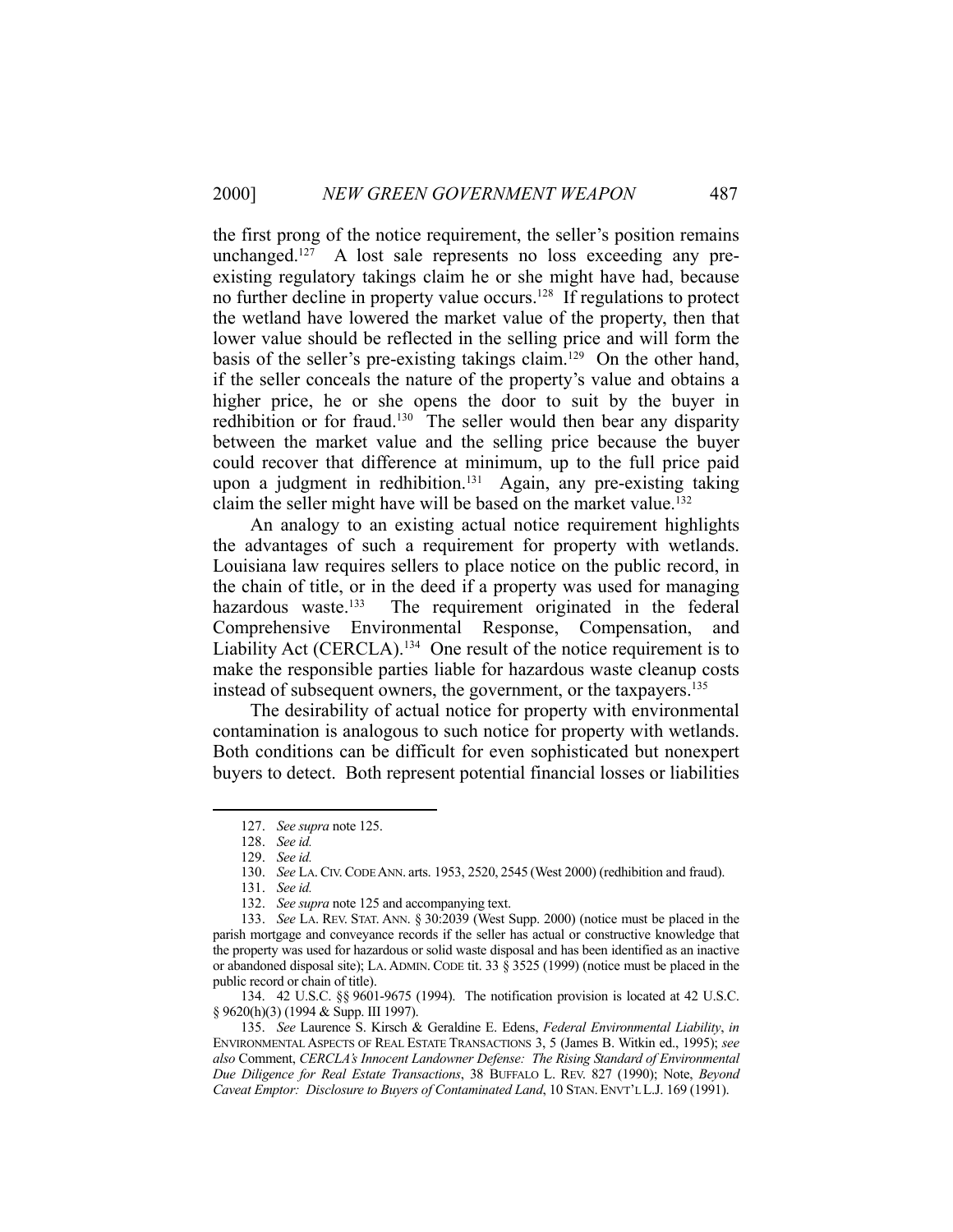for purchasers. Both conditions are heavily regulated at the state and federal level. Informed buyers of either type of property reap benefits from actual notice because they can form reasonable expectations and pay prices reflecting their awareness of property conditions. With notice, parties to the transaction bear the costs of cleanup of contamination, and the costs of takings losses and litigation, instead of government or taxpayers. The notice requirement will place little burden on sellers, and sellers' underlying liabilities and responsibilities will not change.

# *G. The Law Converges: Notice to Landowners in Wetland Takings Cases*

 Courts consider far more than the link between constructive or actual notice and investment-backed expectations when deciding takings cases, but notice has elevated the role of expectations in both state and federal cases in determining whether regulatory takings occur.136 For example, in 1964 Deltona Corp. purchased ten thousand oceanfront acres in Florida to build a residential development.<sup>137</sup> Navigable waters restrictions were in place at the time and the developer had to obtain Corps permits to proceed.<sup>138</sup> Environmental regulations, however, had become more restrictive, and the CWA was enacted before Deltona had obtained all necessary permits to complete the development.<sup>139</sup> The court held that the developer purchased the land with full awareness that permit conditions might become more restrictive.<sup>140</sup> The wetland area that Deltona could not develop constituted twenty percent of its total acreage, but the court found that Deltona's investment-backed expectations were not seriously damaged and found no taking for the diminution in value.<sup>141</sup>

 Subsequent to *Deltona*, the *Monsanto* case cemented the notice rule in takings jurisprudence.<sup>142</sup> The next major wetlands case to apply the notice rule was *Ciampitti v. United States*. 143 Ciampitti, a developer, was aware of state and federal wetland restrictions on fourteen of forty-five acres when he purchased them for

 <sup>136.</sup> *See generally* CBO, *supra* note 22, at 13-16.

 <sup>137.</sup> *See* Deltona Corp. v. United States, 657 F.2d 1184, 1188 (Ct. Cl. 1981).

 <sup>138.</sup> *See id.* at 1188-89.

 <sup>139.</sup> *See id.*

 <sup>140.</sup> *See id.* at 1193.

 <sup>141.</sup> *See id.* at 1192-94.

 <sup>142.</sup> *See* Ruckelshaus v. Monsanto Co., 467 U.S. 986 (1984); *supra* text accompanying notes 86-91.

 <sup>143. 22</sup> Cl. Ct. 310 (1991).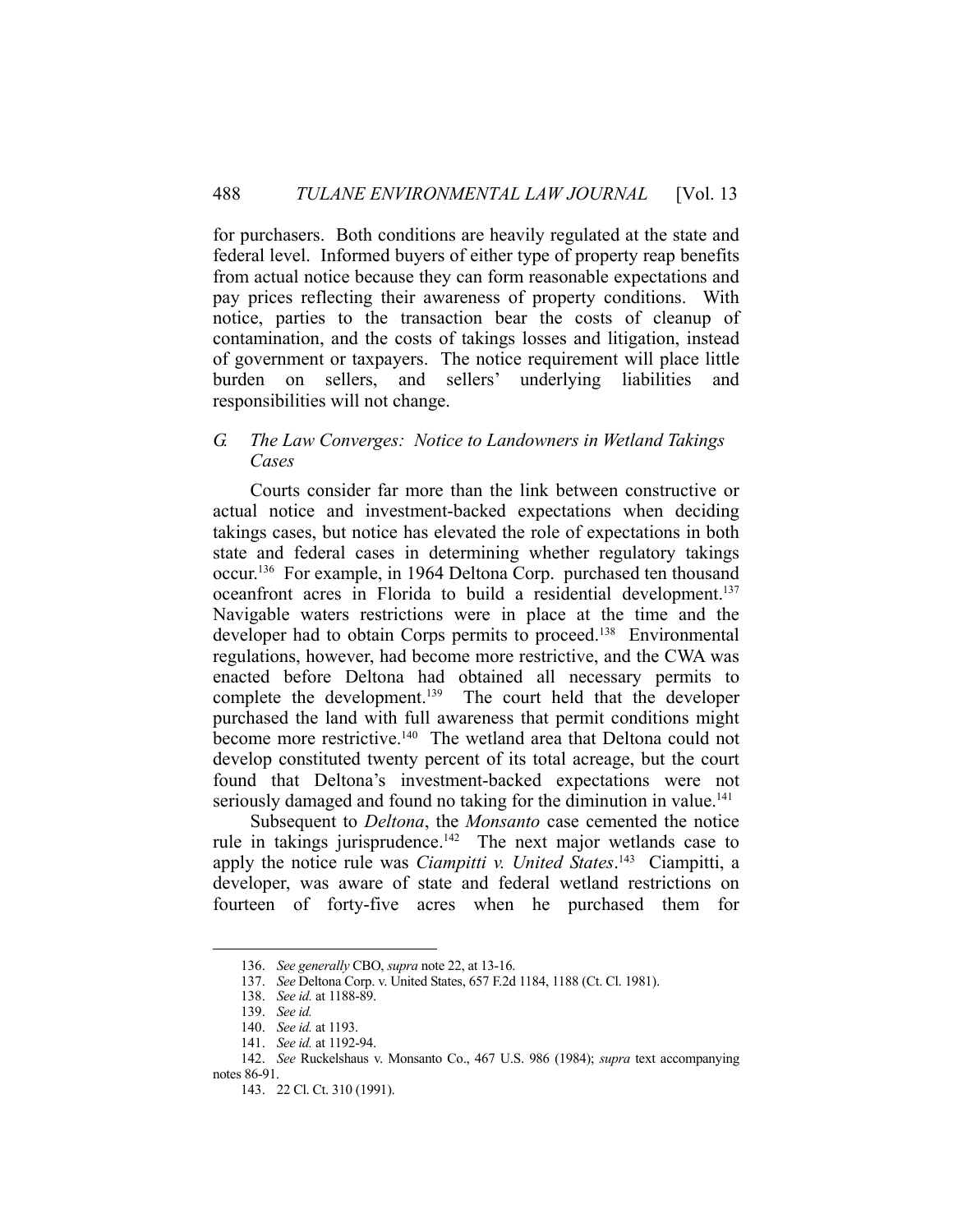development.144 The court found that he could have had no reasonable development expectations and, without difficulty, denied the takings claim.145

 A landowner in *Formanek v. United States* bought property containing ninety-nine acres of wetlands and twelve acres of uplands in 1966, with the intent to use the property for industrial development.<sup>146</sup> Over twenty years later the Corps denied a permit to develop some of the wetlands, and the court awarded the preregulation fair market value of the land.<sup>147</sup> Restrictions on the land had come into effect long after purchase so the court was sympathetic to the owner's disappointed expectations and the takings claim.148

 As these cases demonstrate, government action cannot take value from property for which landowners, through actual or constructive notice, paid prices reflecting existing or expected regulations. Conversely, the courts may be sympathetic to property owners who suffer losses resulting from regulations whose enactment is unforeseeable. Lack of actual notice was pivotal in *Bowles v. United States*, a Court of Federal Claims case in which a property owner had no notice of Corps jurisdiction over a subdivision lot for which the only economic use was as a residence site.<sup>149</sup> The Corps denied a section 404 permit for the owner to install a septic tank.<sup>150</sup> The subdivision, however, required the tank in order for the owner to construct a residence, and the court found a total taking.151 The court decided that the existence of Corps jurisdiction over the purchaser's property was not foreseeable by a reasonable person.<sup>152</sup> Had the landowner received actual rather than constructive notice, the court signaled that it would have ruled differently.<sup>153</sup>

 Actual notice would estop takings claims even when regulations enacted after purchase reduce land values. For example, a developer in *Loveladies Harbor, Inc. v. United States* purchased a 250-acre parcel and had sold most of it before the CWA came into effect.<sup>154</sup> The Corps denied a section 404 permit for only twelve acres, but the

 <sup>144.</sup> *See id.* at 313.

 <sup>145.</sup> *See id.* at 322.

 <sup>146. 26</sup> Cl. Ct. 332, 333 (1992).

 <sup>147.</sup> *See id.* at 340-41.

 <sup>148.</sup> *See id.* at 336-37.

 <sup>149.</sup> *See* Bowles v. United States, 31 Fed. Cl. 37, 46 (1994).

 <sup>150.</sup> *See id.* at 43.

 <sup>151.</sup> *See id.* at 53.

 <sup>152.</sup> *See id.* at 51.

 <sup>153.</sup> *See id.*

 <sup>154. 28</sup> F.3d 1171, 1174 (Fed. Cir. 1994).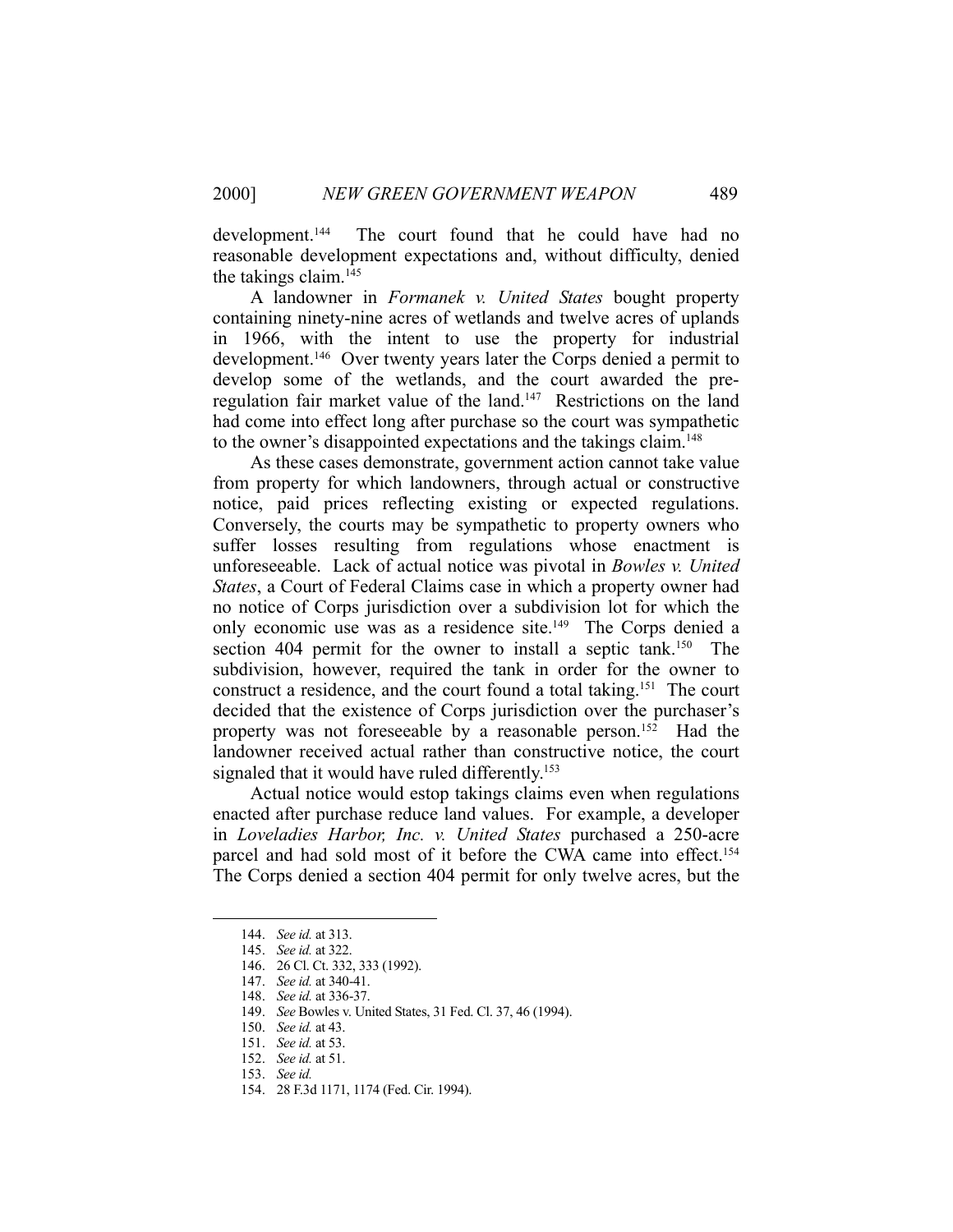court held that the developer's investment-backed expectations had been thwarted.<sup>155</sup> The developer had no notice of the regulations yet to be enacted, and the court affirmed the \$2.5 million award for the taking.156

 In *Loveladies*, the state had granted a building permit and the Corps denied the section 404 permit, placing responsibility for the taking on the Corps.157 Had the state denied the initial permit, takings liability might well have rested with the state. Louisiana courts have not yet reached this issue of liability in a wetlands context. It is important to note that the state enacted the regulation in *Lucas* pursuant to federal coastal management legislation, yet the state, not the federal government, was responsible for the judgment.<sup>158</sup>

 State and federal case law amply supports the conclusion that most courts have not hesitated to use the weapon of estoppel to shoot down takings claims. The Court of Federal Claims has used federal section 404 law as constructive notice to estop such claims, despite Justice Scalia's specific statements in *Lucas* that background principles of *state* law inhering in the title could function to estop total takings claims.159 Justice Scalia discussed and did not rule out *federal* restrictions that might inhere in the title when land is sold.<sup>160</sup> The Federal Circuit in a recent nonwetland takings case, however, citing *Lucas*, invoked a federal statute in effect long before the company acquired its mineral interest to estop a takings claim.<sup>161</sup> In *M & J Coal Co. v. United States*, the government forced a mining company to leave coal pillars in the ground to prevent subsidence.<sup>162</sup> The Federal Circuit decided that the company had no reasonable expectation to exploit its mineral interest at the cost of public safety because the company was aware of federal statutory restrictions at the time it acquired its mineral interest.<sup>163</sup>

 <sup>155.</sup> *See id.*

 <sup>156.</sup> *See id.* at 1178-79, 1183.

 <sup>157.</sup> *See id.* at 1174.

 <sup>158.</sup> *See* Lucas v. South Carolina Coastal Council, 505 U.S. 1003, 1007-08 (1992).

 <sup>159.</sup> *See id.* at 1028-29.

 <sup>160.</sup> *See id.*

 <sup>161.</sup> *See* M & J Coal Co. v. United States, 47 F.3d 1148, 1154 (Fed. Cir. 1995).

 <sup>162.</sup> *See id.* at 1151.

 <sup>163.</sup> *See id.* at 1154. In a recent wetland case, the Court of Federal Claims held that canceling a contract to purchase land containing wetlands was not a taking. The prospective buyer canceled when the Corps found wetlands on the property. The Corps designation as wetlands, however, did not preclude selling or developing the property. The court declared that frustrated expectations for a contract to sell property could not be a taking particularly because the Corps did not cause the cancellation—the parties did. *See* Robbins v. United States, 40 Fed. Cl. 381, 388-89 (1998), *aff'd without opinion*, 178 F.3d 1310 (Fed. Cir. 1998).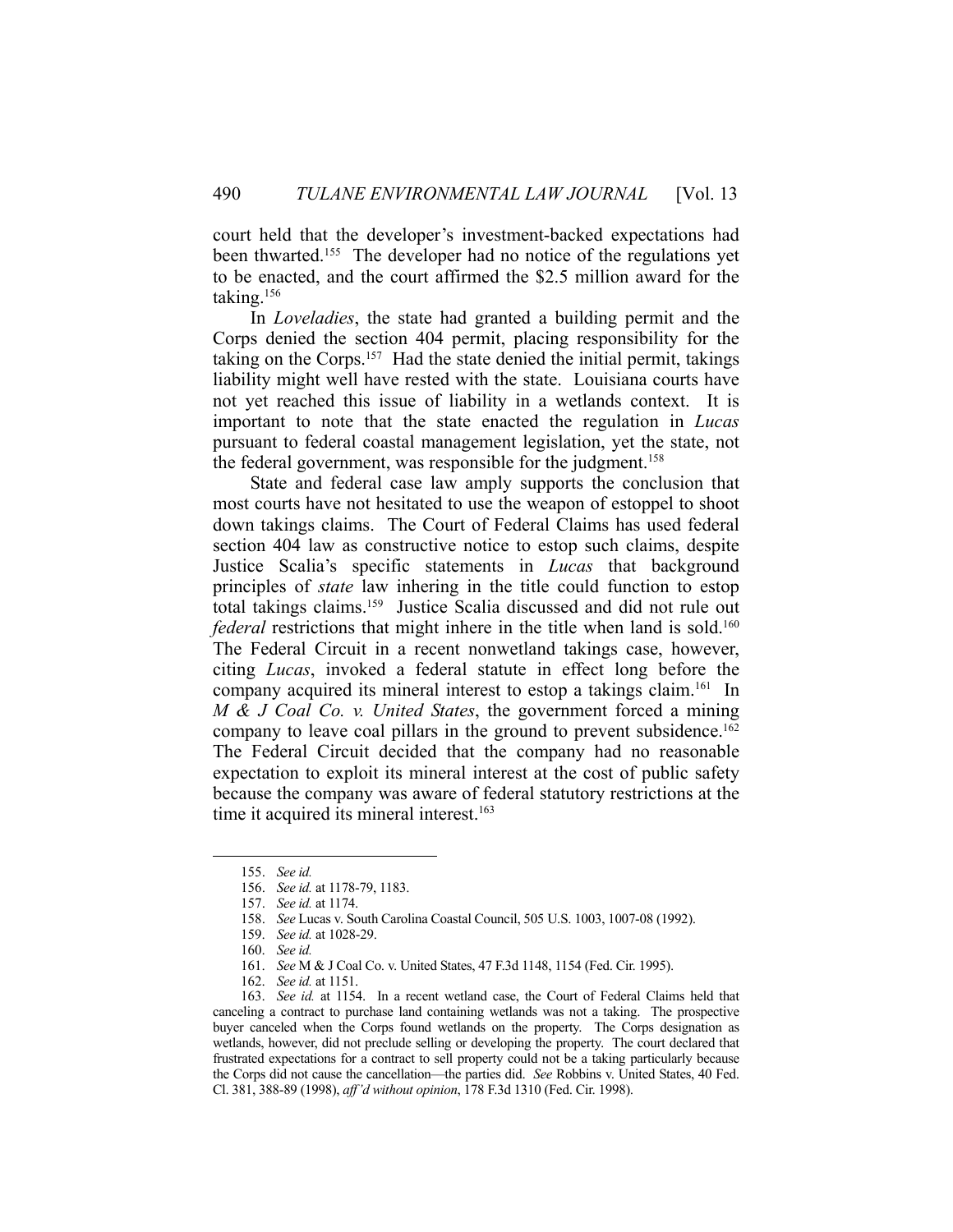Two years later, the Court of Federal Claims in *Forest Properties, Inc. v. United States disagreed.*<sup>164</sup> The court stated that a section 404 permit denial was irrelevant to the takings analysis because state law allowed dredging and filling a lake bottom.165 The federal permit could be granted or denied, so the existence of the section 404 program itself did not defeat the developer's property interest.166 Instead, the court focused on the owner's unreasonable investment-backed expectations, given knowledge of the CWA regulation, to deny the taking.<sup>167</sup>

 During the same year, the court in *Florida Rock Industries, Inc. v. United States* found a taking when the Corps denied the landowner a section 404 permit to extract limestone from 98 of 1,560 acres of wetlands.168 As in *Loveladies*, the owner purchased the property prior to enactment of the CWA.169 The court held that when Florida Rock purchased the land it had the right to develop or mine the property and fully expected to do so under existing law, so its investment-backed expectations had been frustrated.170

 The nearly unbroken pattern that has emerged reveals courts favoring takings claims from landowners surprised by regulations enacted after they purchased property. Likewise, when federal or state regulations are in place at time of purchase courts tend to deny takings claims because development expectations are unreasonable. Recently, the Court of Federal Claims decided a significant wetland takings case that exemplifies the role of actual notice and estoppel in protecting the environment.171 In *Good v. United States*, a developer in 1973 purchased a forty-acre parcel in the Florida Keys that contained thirty-two acres of wetlands.<sup>172</sup> The contract for the sale provided actual notice that development might be problematic: "The Buyers recognize that certain of the lands covered by this contract may be below the mean high tide line and that as of today there are certain problems in connection with the obtaining of State and Federal permission for dredging and filling operations."173

 <sup>164. 39</sup> Fed. Cl. 56, 70-71 (1997), *aff'd* 177 F.3d 1360 (Fed. Cir. 1999).

 <sup>165.</sup> *See id.* at 71.

 <sup>166.</sup> *See id.* at 71-72.

 <sup>167.</sup> *See id.* at 77-80.

 <sup>168. 45</sup> Fed. Cl. 21, 23 (1999).

 <sup>169.</sup> *See id.*; Loveladies Harbor, Inc. v. United States, 28 F.3d 1171, 1174 (Fed. Cir. 1994).

 <sup>170.</sup> *See Florida Rock*, 45 Fed. Cl. at 39-40.

 <sup>171.</sup> *See* Good v. United States, 189 F.3d 1355 (Fed. Cir. 1999).

 <sup>172.</sup> *See id.* at 1356.

 <sup>173.</sup> *See id.* at 1357.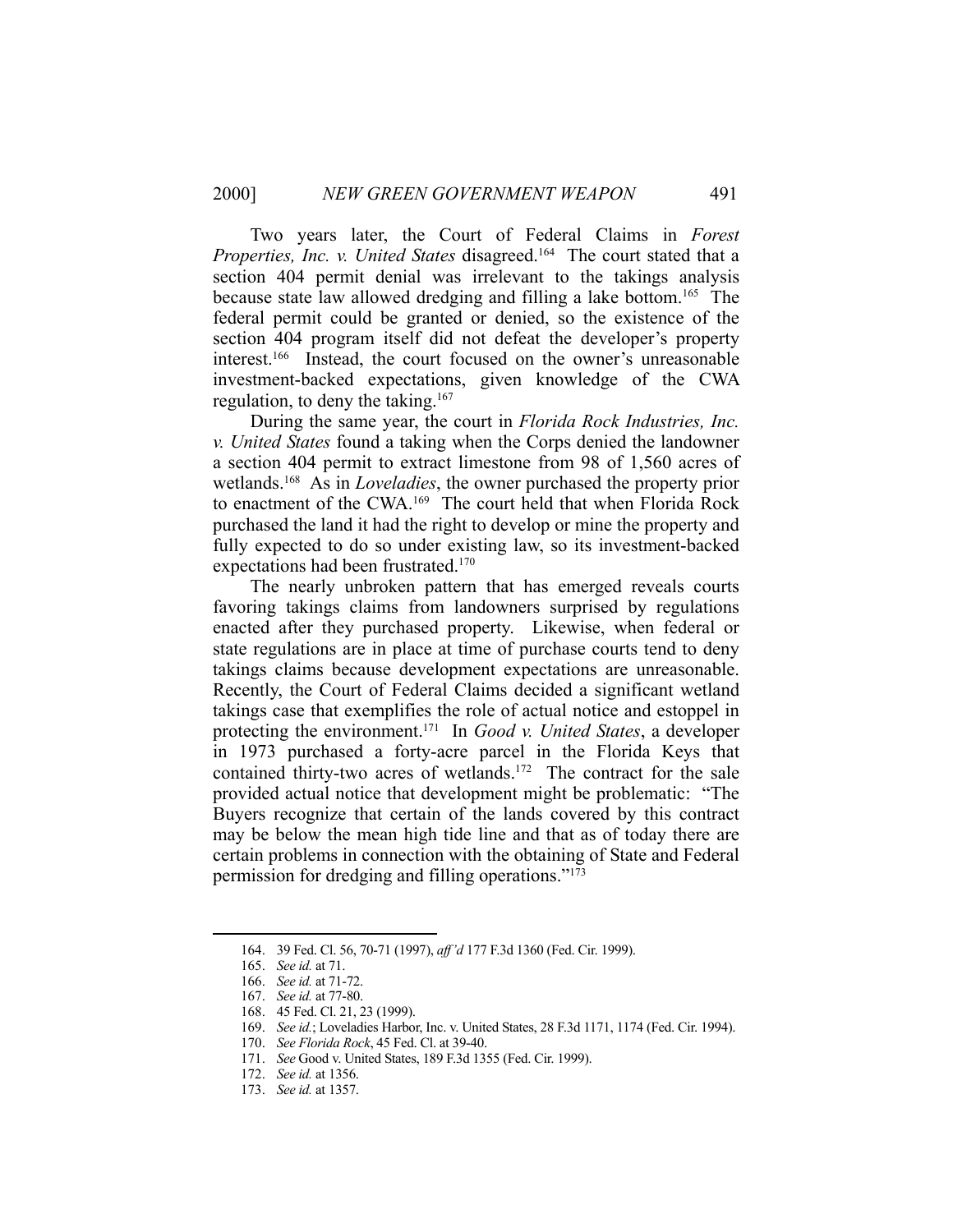Environmental regulations tightened over the years after the purchase.174 Good first applied for a Corps permit in 1981 and sought approval from county and state authorities to obtain additional necessary permits.175 Years of ever more complex restrictions, revised plans, and attempts to comply with multiple regulations followed, culminating in a fourth Corps permit denial in 1990.<sup>176</sup> Good then filed a takings suit in the Court of Federal Claims.<sup>177</sup> He lost on summary judgment because the property retained value and because Good lacked reasonable development expectations due to the regulations in place, and his actual notice, at the time of purchase.178

 The Federal Circuit decided Good's appeal in 1999, and he again lost on summary judgment.<sup>179</sup> The court focused its analysis exclusively on Good's unreasonable investment-backed expectations, including his actual and constructive notice of the regulatory climate at the time he purchased the property.180 The actual notice in the contract of sale gave the court a ready peg on which to hang estoppel of the claim.181 Had Good not received actual notice, the court could have based its decision on the claimant's constructive notice of regulations in effect when he purchased the property. However, the *Good* case clearly demonstrates how takings claims approach mootness when claimants have actual notice of restrictions at the time of purchase.

 Since the *Penn Central* decision, then, federal courts generally have held land buyers responsible for their unreasonable expectations when they were on notice of government regulations when purchasing property.182 Many courts impliedly hold developers to a higher

1

 182. *See, e.g.*, City of Virginia Beach v. Bell, 498 S.E.2d 414, 418-19 (Va. 1998) (denying takings claim for development on sand dune property because land was purchased after a protection ordinance was enacted); Claridge v. N.H. Wetlands Bd., 485 A.2d 287, 290-91 (N.H. 1984) (denying takings claim because buyers had at least constructive knowledge that land was subject to state wetland regulations when buyers acquired the property); Graham v. Estuary Properties, Inc., 399 So.2d 1374, 1382 (Fla. 1981) (upholding permit denial for large development in coastal wetlands that would destroy 1800 acres of black mangroves because owner's investment-backed expectations for the development were not reasonable); McNulty v. Town of Indialantic, 727 F. Supp. 604, 611-12 (M.D. Fla. 1989) (denying taking when ordinance restricting development in coastal dunes passed after purchase of property, but buyer paid low price on speculation and was aware dunes were heavily regulated and restrictions could change).

 <sup>174.</sup> *See id.* at 1357-59.

 <sup>175.</sup> *See id.*

 <sup>176.</sup> *See id.* at 1357-59. The final denial was based on the threat to endangered species on the property. *See id.*

 <sup>177.</sup> *See id.* at 1359-60.

 <sup>178.</sup> *See id.*

 <sup>179.</sup> *See id.* at 1363.

 <sup>180.</sup> *See id.* at 1360-63.

 <sup>181.</sup> *See id.*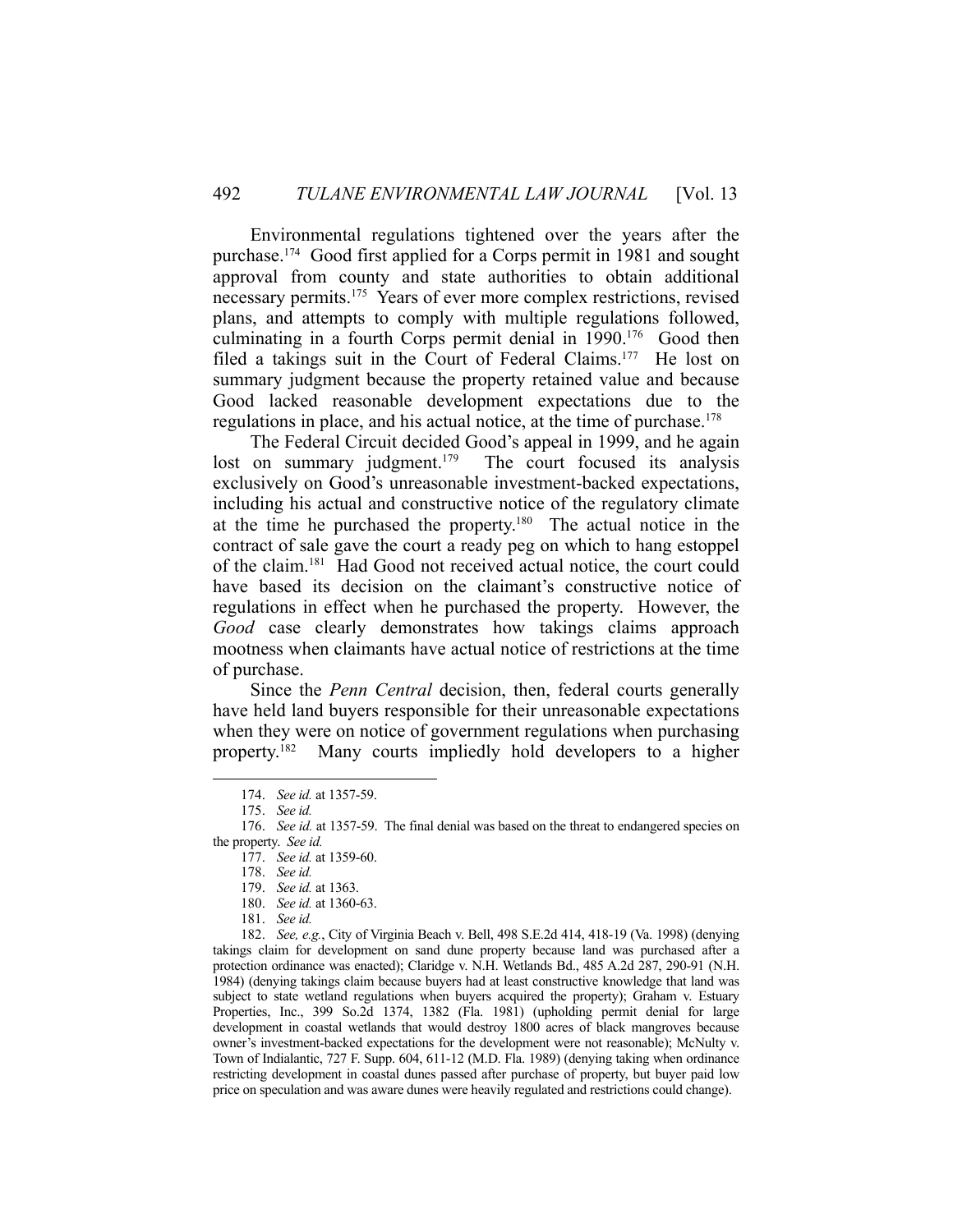standard of awareness of restrictions than they do individuals buying property to construct single residences.<sup>183</sup> Not all courts have been sympathetic to such buyers.184 For example, in *Rowe v. Town of North Hampton* the property owners acquired a two-acre parcel in 1968.<sup>185</sup> The town passed wetland regulations in 1979 that prevented the owner from building on the lot.<sup>186</sup> The owner was unable to obtain a variance and sued for a taking, but the court was unsympathetic, declaring that the owner knew of zoning restrictions in place at the time of purchase.<sup>187</sup> She was generally aware of increasing concerns about wetlands and knew the law could become even more restrictive, so the court found her expectation to build on the lot was unreasonable.188

 On the other hand, in *Vatalaro v. Department of Environmental Regulation*, the elderly buyer purchased wetland property without awareness of a state restriction despite her son's diligent inquiry into county regulations.<sup>189</sup> The buyer's constructive notice of the state regulation did not prevent the court from finding a total taking.<sup>190</sup> The state interest in preserving the wetland site precluded virtually any use, and the frustration of the buyer's intent to construct a residence rather than a commercial development appeared to influence the decision.191

 The equities in another case favored the buyer less than in *Vatalaro*, but the court ruled for the buyer and found a taking.<sup>192</sup> In *Gil v. Inland Wetlands and Watercourses Agency* the owner purchased a lot consisting of nearly all wetlands but which was zoned residential and located in the midst of single family residences.<sup>193</sup> The Connecticut Supreme Court found the buyer's expectations for development reasonable and upheld the taking claim following building permit denial by the wetland agency.<sup>194</sup> The buyer had paid a

 <sup>183.</sup> *See supra* text accompanying notes 137-141, 144-145, 149-152, 164-167, 172-180; *supra* note 182.

 <sup>184.</sup> *See infra* text accompanying notes 185-188; Gazza v. N.Y. State Dep't of Envtl. Conservation, 679 N.E.2d 1035, 1042-43 (N.Y. 1997); Claridge v. N.H. Wetlands Bd., 485 A.2d 287, 290-92 (N.H. 1984) (denying takings partly because owners purchased property with knowledge of wetland restrictions).

 <sup>185. 553</sup> A.2d 1331, 1332 (N.H. 1989).

 <sup>186.</sup> *See id.* at 1332.

 <sup>187.</sup> *See id.* at 1336.

 <sup>188.</sup> *See id.*

 <sup>189. 601</sup> So.2d 1223, 1224-25 (Fla. Dist. Ct. App. 1992).

 <sup>190.</sup> *See id.* at 1229.

 <sup>191.</sup> *See id.* at 1228-29.

 <sup>192.</sup> *See* Gil v. Inland Wetlands and Watercourses Agency, 593 A.2d 1368 (Conn. 1991).

 <sup>193.</sup> *See id.* at 1370.

 <sup>194.</sup> *See id.* at 1373-75.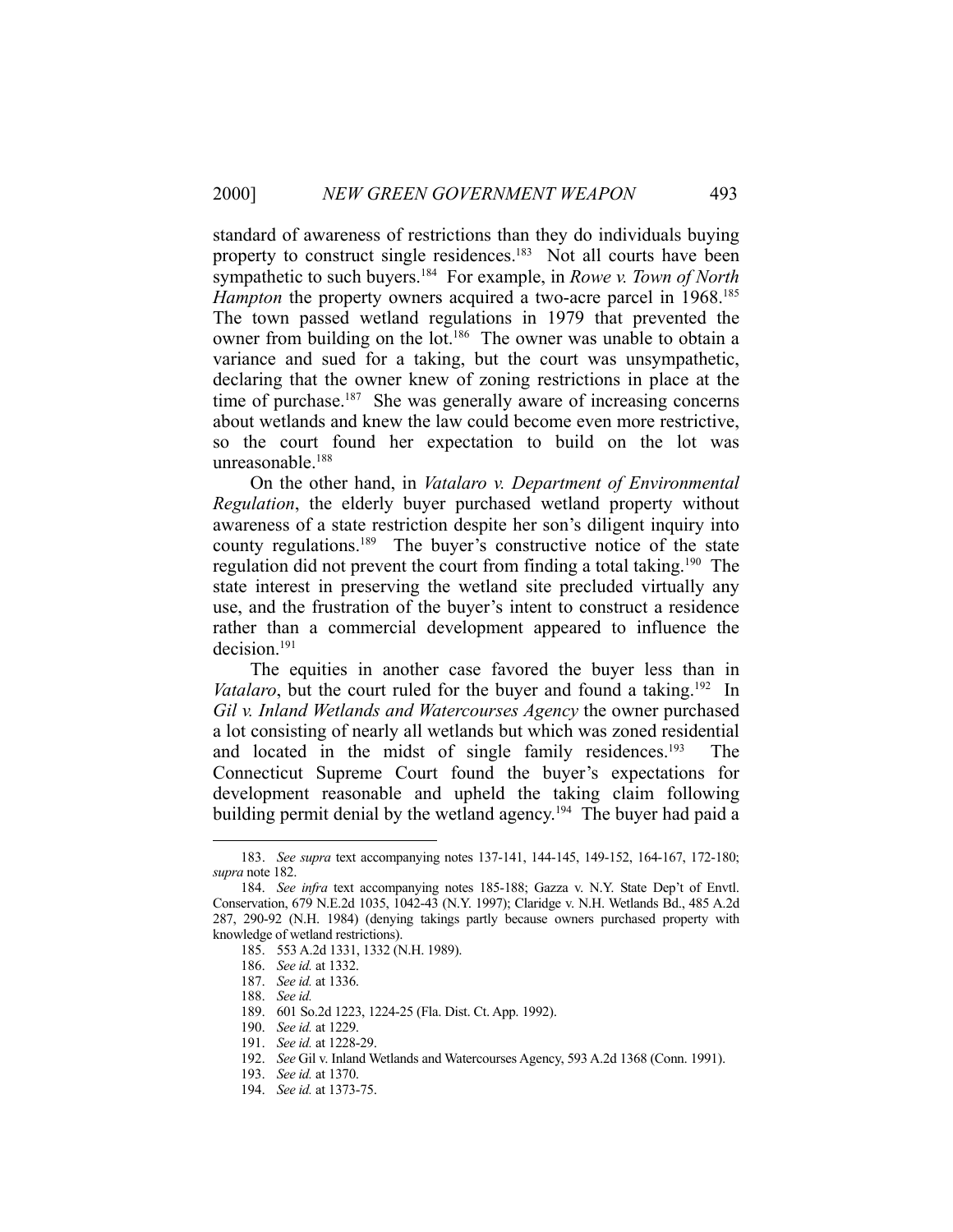discounted price for the parcel, but the court focused on his expectations even in the face of the speculative nature of the purchase.195

 A Pennsylvania environmental board denied a couple a permit to fill wetland property to construct a business in *Mock v. Department of Environmental Resources*. The landowners did not present evidence of what their expectations were at the time of purchase in 1963, and the court noted that the property was not only wetlands, but also riparian and located in the one hundred year floodplain.<sup>197</sup> Therefore, the land had been subject to regulation under the common law for "centuries."<sup>198</sup>

 The council in *Grant v. South Carolina Coastal Council* held that restrictions on tidelands forming part of the background principles of state law at the time of purchase yielded no taking when the owner filled the property without a permit.<sup>199</sup> In three recent New York wetland cases, the state's high court decided there were no takings.<sup>200</sup> In all three cases, the court concluded that restrictions inhering in the title to property when purchased served as constructive notice and estopped the takings claims.201 In *Gazza*, the court also noted that the reduced purchase price reflected the buyer's awareness of wetland regulations.202

#### III. ANALYSIS

 Given that all citizens have been on constructive notice about wetland regulations since enactment of the CWA decades ago, the number of takings claims should theoretically be small. The losses represented by claims that reach the courts as well as those uncounted silent losses that will never be known testify to the failure of constructive notice. It is fair to give actual notice to a land buyer of potentially restrictive government regulations on wetlands before the purchase takes place.

 <sup>195.</sup> *See id.*

 <sup>196. 623</sup> A.2d 940, 943 (Pa. Commw. Ct. 1993), *aff'd* 667 A.2d 212 (Pa. 1995).

 <sup>197.</sup> *See id.* at 949.

 <sup>198.</sup> *See id.*

 <sup>199. 461</sup> S.E.2d 388, 389-91 (S.C. 1995).

 <sup>200.</sup> *See* Gazza v. N.Y. State Dep't of Envtl. Conservation, 679 N.E.2d 1035, 1042-43 (N.Y. 1997); *see also* Anello v. Zoning Bd. of Appeals, 678 N.E.2d 870, 873-74 (N.Y. 1997) (upholding ordinance restricting development on steep slopes and enforcing restrictions in the title because the price paid reflects the restrictions and compensation would be a windfall); Kim v. City of New York, 681 N.E.2d 312, 319 (N.Y. 1997) (holding that constitutional, statutory, and common law restrictions inhere in the title; here the common law right of lateral support).

 <sup>201.</sup> *See Gazza*, 679 N.E.2d at 1043; *Anello*, 678 N.E.2d at 872; *Kim*, 681 N.E.2d at 316.

 <sup>202.</sup> *See Gazza*, 679 N.E.2d at 1042.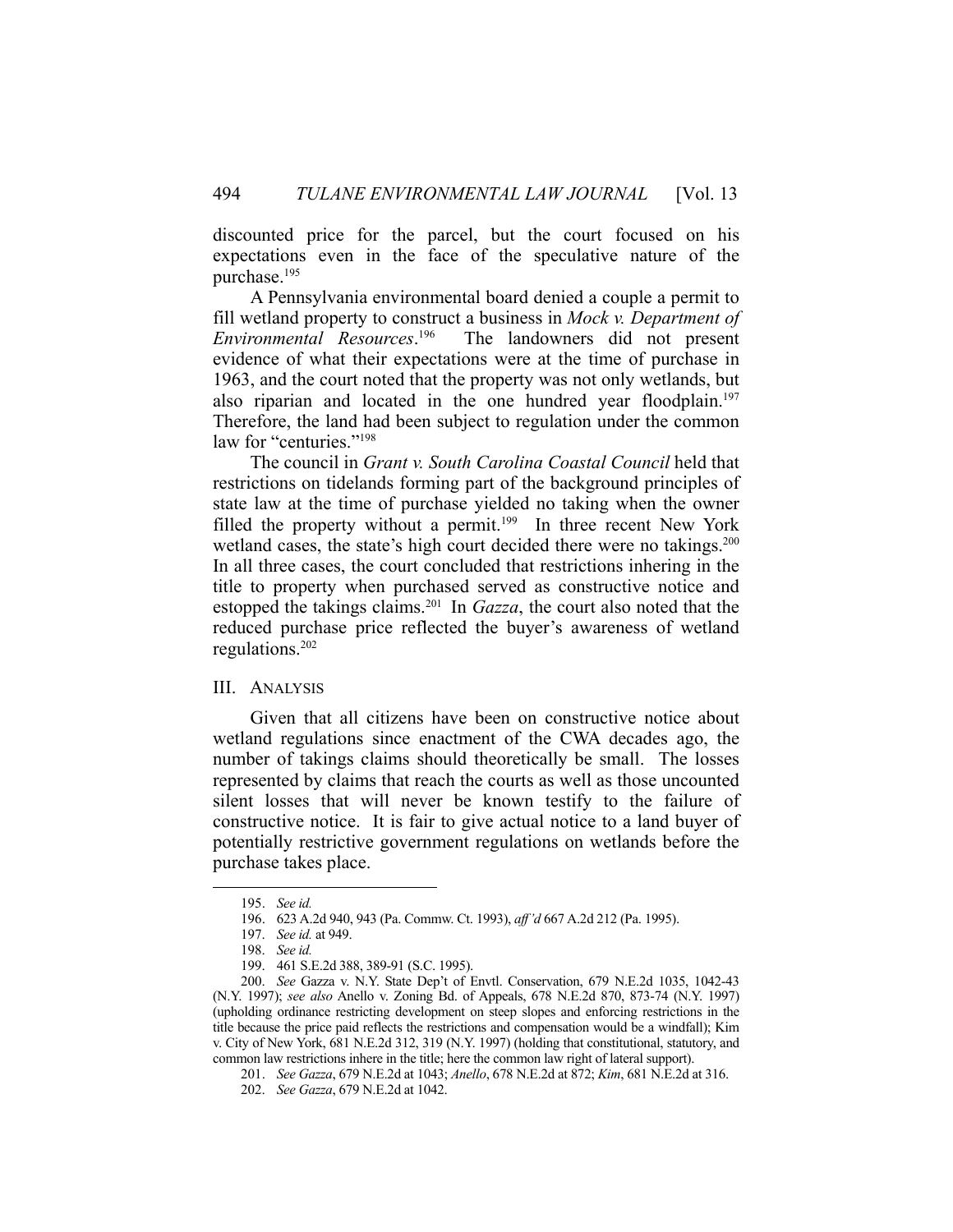The ultimate objective of the actual notice requirement is to protect wetlands. Many other benefits will result from the requirement, however, and those benefits will indirectly work to preserve wetlands as well. Complicated and fact-dependent wetlands problems have few solutions that result in no adverse impacts, but the notice requirement produces remarkably few negative consequences.

 The actual notice requirement will be effective prospectively. Courts using traditional takings analysis for prior claims can apply estoppel and dismiss claims that some buyers will undoubtedly attempt to pursue despite having had actual or constructive notice.

#### *A. Actual Notice Will Protect Wetlands*

 The actual notice requirement will promote the national goal of preserving wetlands.<sup>203</sup> An actual notice requirement is timely given changes in federal regulations to protect wetlands.204 If enacted now, the requirement would proactively estop the imminent fallout of increased takings claims resulting from new restrictions in the nationwide permit program.<sup>205</sup> Under the revised permit program, more land—and smaller parcels—will be subject to more demanding section 404 regulation. For example, a single-family dwelling could more easily fit on the buildable portion of a one-acre lot that is fifty percent wetland than on a half-acre lot with the same percentage of wetland. Consequently, tightened permit conditions will trigger more permit denials. Those denials represent wetlands that will not be filled.

 The actual notice requirement will protect wetlands in other ways as well. Informed buyers who have actual notice to investigate the wetland status of properties they buy will tend to have reasonable expectations regarding development of those wetlands. Those who understand that the Corps will scrutinize the availability of alternative sites at the time of purchase before approving permits will be more selective.<sup>206</sup> Arguments from potential wetland developers who have had actual notice are unlikely to convince the Corps decisionmaker that the developer had no alternative when he or she could have

 <sup>203.</sup> *See* WHITE HOUSE OFFICE ON ENVIRONMENTAL POLICY, PROTECTING AMERICA'S WETLANDS: A FAIR, FLEXIBLE AND EFFECTIVE APPROACH 2 (Aug. 24, 1993), *reprinted in* STRAND, *supra* note 52, at 621-51; Executive Order 11,990: Protection of Wetlands, § 1(a), 3 C.F.R. § 121 (1978) *as amended by* Exec. Order No. 12,608, 3 C.F.R. § 245 (1988).

 <sup>204.</sup> *See Nationwide*, *supra* note 81, at 34.

 <sup>205.</sup> *See* Clean Water Act § 404(e), 33 U.S.C. § 1344(e) (1994); 40 C.F.R. § 330 (1999); *supra* text accompanying notes 81-83.

 <sup>206.</sup> *See* Bersani v. EPA, 850 F.2d 36, 42-44 (2d Cir. 1988).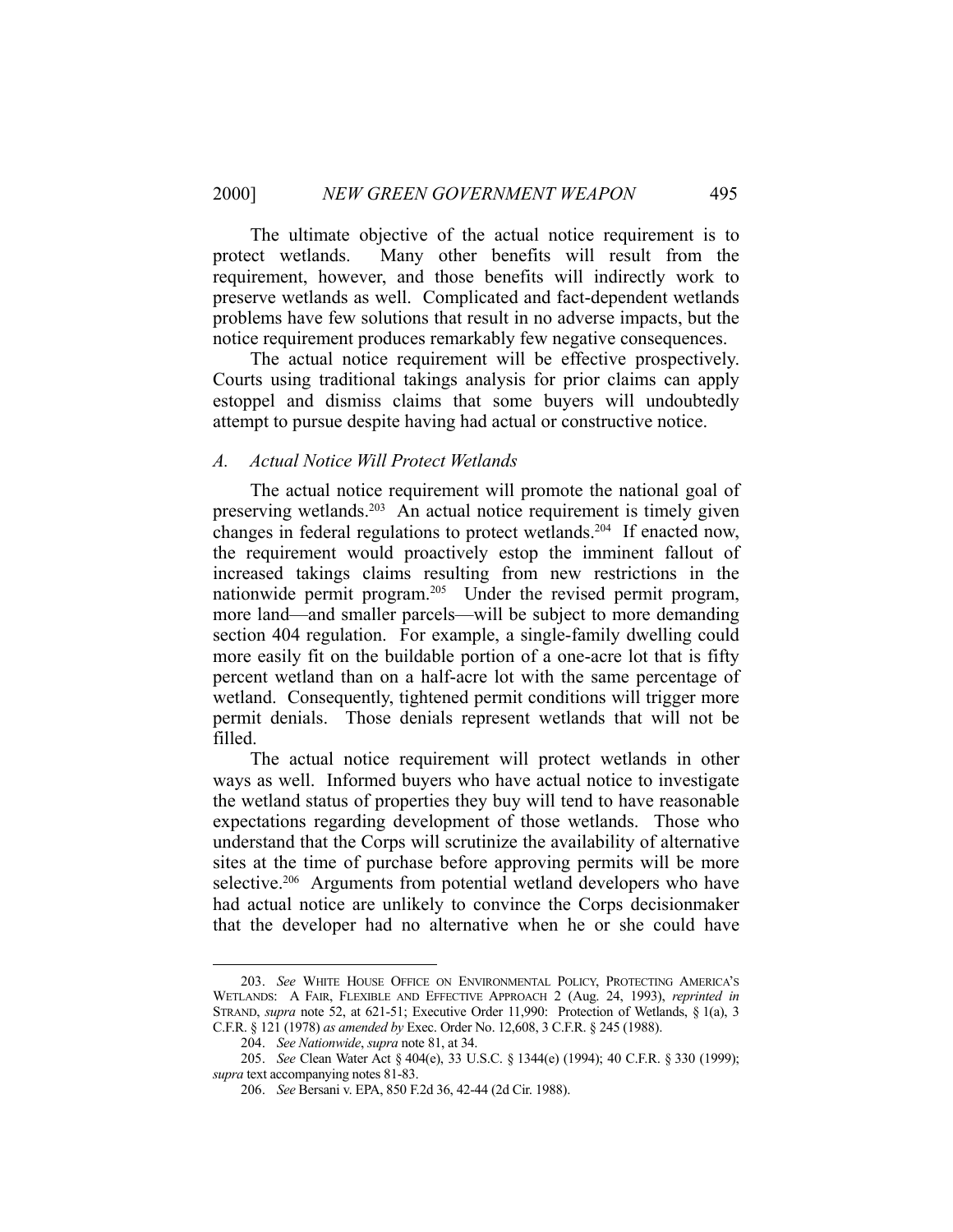purchased property without wetlands.<sup>207</sup> Under this programmatic scheme, potential buyers are likely to be more careful when purchasing property with wetlands, and will have more reasonable expectations about what they can do with the property. Fewer permits would be sought so fewer will be issued, and more wetlands will remain undisturbed.

 The actual notice requirement would increase demand for means other than takings suits to compensate wetland owners for declines in property value. The federal government may step in to create a compensation system, but state, local, or private action might be more effective. Such action could operate in tandem with or as a supplement to national efforts to provide compensation. Until an adequate system materializes, however, more wetland owners will be motivated to try alternatives already tested, such as selling conservation easements or participating in mitigation banks. Programs issuing and trading transferable development rights or conservation credits are likely to become more popular among wetlands owners.208

# *B. Actual Notice Will Prevent Disputes and Provide Certainty to Landowners*

 An actual notice requirement would not only protect purchasers from surprise, but would also protect sellers from claims of fraud based on nondisclosure. The notice requirement would avert costly litigation by affirmatively shifting to buyers the burdens of informing themselves about wetland regulations and obtaining determinations and delineations.<sup>209</sup> Actual notice would likely prevent and delineations.209 Actual notice would likely prevent disappointment and frustrated expectations by catalyzing the process of self-information on the part of buyers. Sellers would remain vulnerable to suit in redhibition for fraud for actively concealing the presence of wetlands, but that would be the case absent a notice requirement.

# *C. Actual Notice Will Promote Economic Efficiency*

 An actual notice requirement would eliminate externalities currently borne by society. Under the Coase theorem, knowledgeable sellers and buyers perform transactions in which all burdens and

 <sup>207.</sup> *See id.*

 <sup>208.</sup> *See* Wiebe, *supra* note 79, at 628-29.

 <sup>209.</sup> *See* CBO, *supra* note 22, at xiv, 2, 13, 18-19.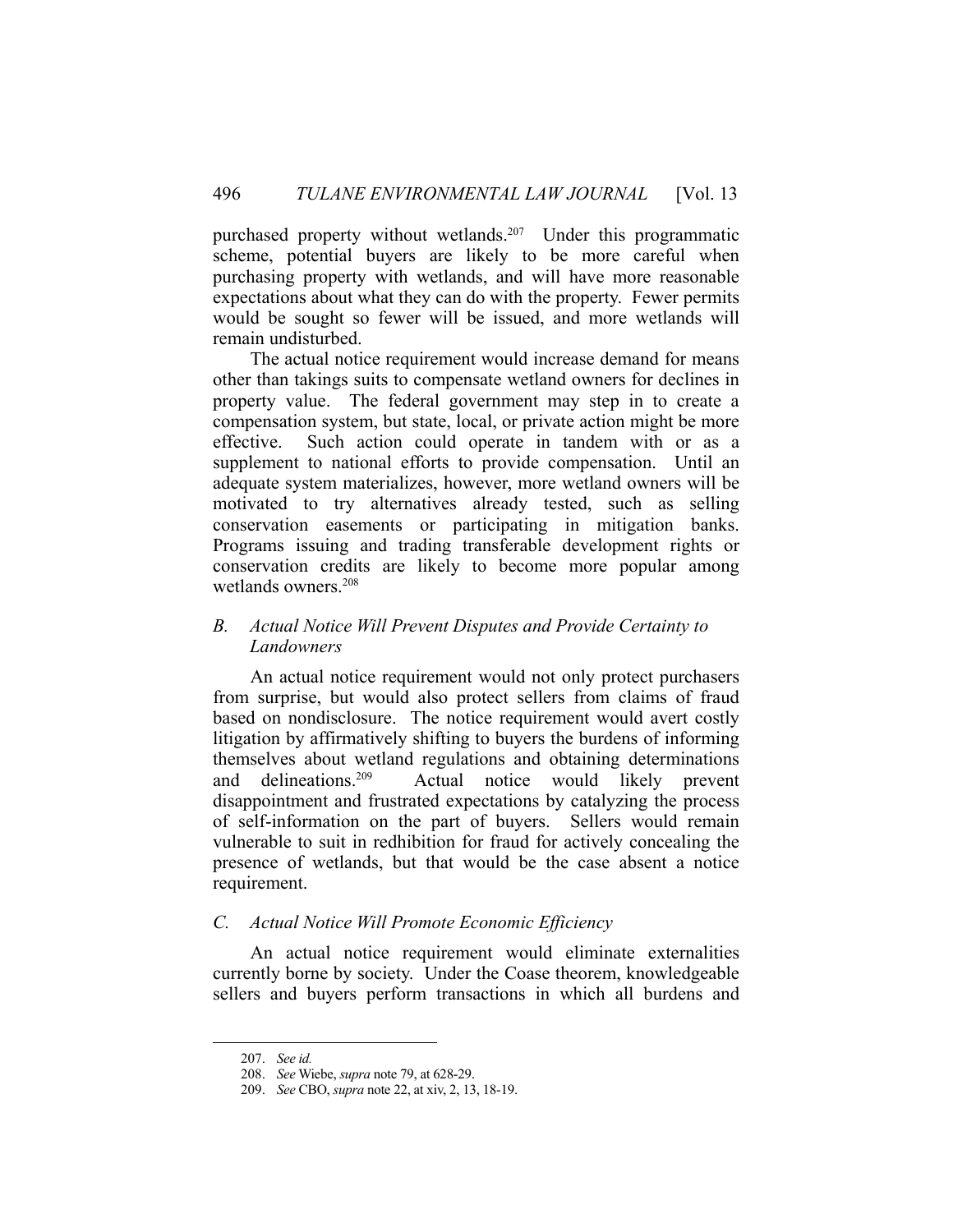benefits accrue to the parties.<sup>210</sup> Thus, when uninformed buyers purchase property containing wetlands and buyers' expectations become frustrated, society bears costs even when takings claims do not result. The price in excess of the true market value of property represents losses to buyers and windfalls to sellers. The losses to buyers are not available for investment in buyers' development projects. The social and economic benefits of that development decrease or disappear. The benefits to society of existing wetlands may decline as well when landowners attempt to recoup losses by draining or otherwise damaging wetlands in ways that are not within Corps jurisdiction.211

 The market for land generally places burdens on buyers under the maxim *caveat emptor*. Actual notice adjusts the burden on buyers from one of potentially huge losses after uninformed transactions to smaller information costs expended *before* purchase that result in wiser purchases. Courts may attempt to reach equitable and efficient decisions in takings suits, but such suits themselves represent vast inefficiencies. Buyers' plans must wait as the suits progress through the courts, and may never come to fruition. Lawsuits demand limited judicial resources. Funds allocated to development shift to pay for legal representation.212 If, as Coase suggested, judges should reach decisions that represent the agreement the parties would have reached, then judges can never make such decisions because in an efficient market takings suits would not exist.

 The analogy to government disclosure requirements for hazardous waste sites points out the efficiency and equity of the actual notice requirement. Environmental contamination and the presence of wetlands are conditions that buyers may not recognize and sellers have incentives to hide. Notifying potential buyers of the condition of the property gives them the opportunity to investigate further and to assess the risks and costs attached to the property weighed against its advantages. Knowledge protects buyers but it also protects society from externalities such as lawsuits and cleanup costs that could shift from the parties.<sup>213</sup>

 <sup>210.</sup> *See supra* text accompanying notes 13-15.

 <sup>211.</sup> *See* PEARCE, *supra* note 71, at 321-41.

 <sup>212.</sup> *See* CBO, *supra* note 22, at xiv, 2, 13.

 <sup>213.</sup> *See* John Webster Kilborn, Note, *Purchaser Liability for the Restoration of Illegally Filled Wetlands Under Section 404 of the Clean Water Act*, 18 B.C. ENVT'L AFF. L.REV. 319, 336- 53 (1991).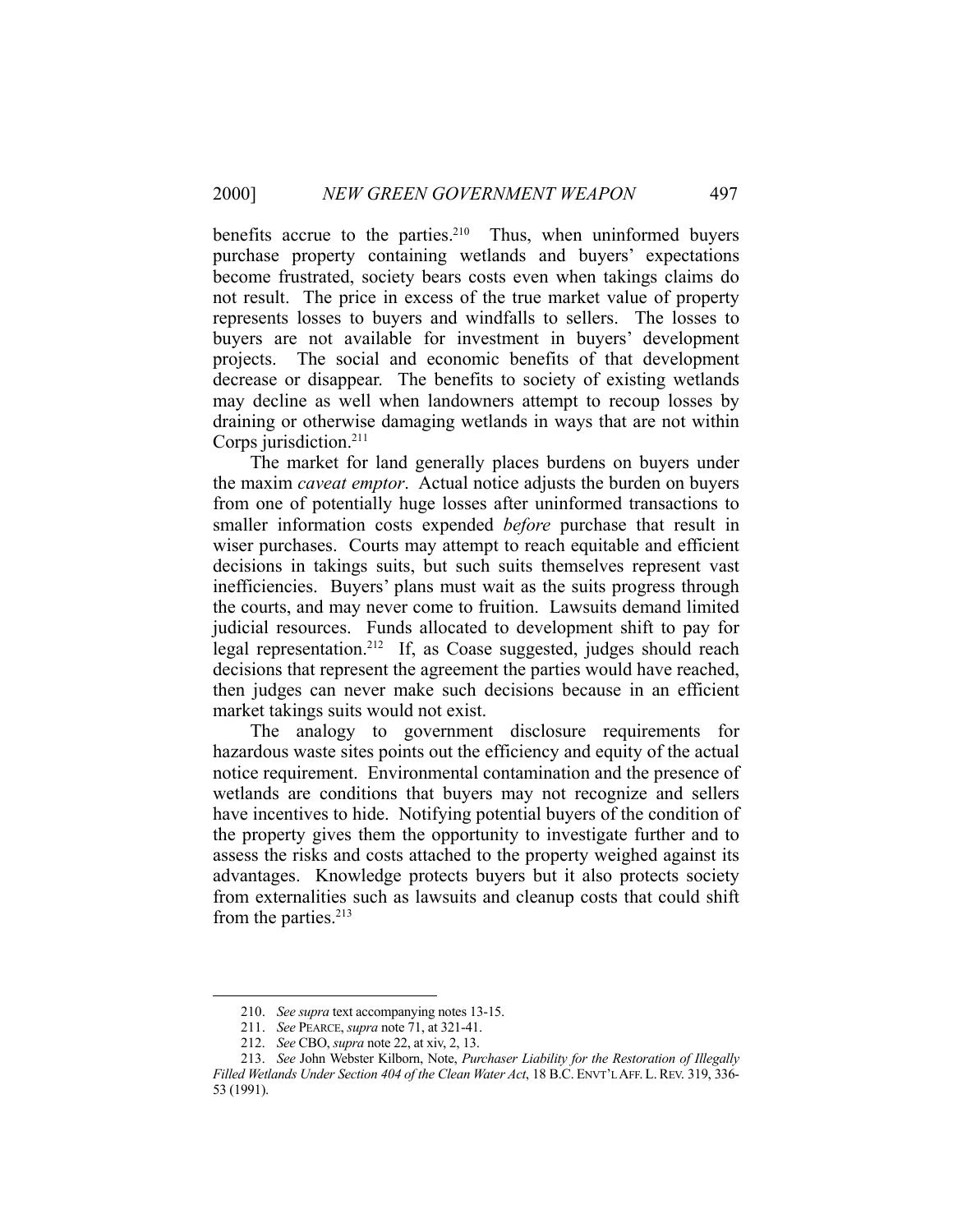# *D. Actual Notice Will Benefit State and Federal Government and the Taxpayers*

 The *Lucas* decision allows for successful takings claims when the government passes regulations that prohibit economic use of land.<sup>214</sup> Regulation rarely results in the loss of the total value of land, but partial losses are likely when state and federal regulations preempt certain land uses.215 As *Lucas* demonstrates, even state regulations in the public interest may not ward off substantial awards to successful claimants, presenting potentially large state financial burdens.

 State wetland takings claims may be few in number now, but increased regulation and other factors should trigger a greater number of such suits in the future. Takings claims directed against the state have been largely unsuccessful to date. The number of cases brought to conclusion in the courts is not an accurate reflection of the real number of disputes, nor does it represent actual losses.<sup>216</sup> Increasing pressures brought on by growing population, sprawl, and heightened federal efforts to protect wetlands promise more conflicts between the state and wetlands owners.<sup>217</sup> Takings claims against states that are brought in federal courts are usually unsuccessful, but may become more common and more likely to succeed.<sup>218</sup>

 Federal restrictions such as those in the National Flood Insurance Program will operate to decrease the supply of land available for development.<sup>219</sup> Developers will divide land into smaller parcels and convert more land while the supply of raw land continues to shrink. State efforts to protect wetlands, including regulation pursuant to federal laws and assumption of the section 404 permitting program,

 <sup>214.</sup> Lucas v. South Carolina Coastal Council, 505 U.S. 1003, 1015-31 (1992).

 <sup>215.</sup> *See* CBO, *supra* note 22, at 16.

 <sup>216.</sup> *See, e.g.*, McQuaid, *supra* note 77, at A1; Mark Schleifstein & Mary Swerczek, *Wetlands Penalty Costs Developers \$620,000*, TIMES-PICAYUNE (New Orleans), River Parishes ed., Nov. 19, 1999, at A1 (describing consent decree for \$620,000 fine and 373-acre conservation easement penalties for developer who destroyed forty-five acres of south Louisiana wetlands to build a subdivision); *The Right to Own Property: Hearings on S. 605 Before the Senate Committee on the Judiciary*, 104th Cong. 93, 93-97 (1995) (testimony of John J. Chaconas) (describing purchase of home on Louisiana wetland site illegally filled by prior owner, and subsequent problems when land began reverting to wetland).

 <sup>217.</sup> *See Nationwide*, *supra* note 81, at 34; Robert H. Freilich & Bruce G. Peshoff, *The Social Costs of Sprawl*, *in* 1998 ZONING AND PLANNING LAW HANDBOOK § 9.01 at 3, 4 (Christine Carpenter ed., 1998); COAST 2050, *supra* note 79, at 53 (describing majority of population growth in coastal areas where wetlands are concentrated).

 <sup>218.</sup> *See* CBO, *supra* note 22, at 39-40.

 <sup>219.</sup> *See* Michael J. Smith, *Down the Drain*, TIMES-PICAYUNE (New Orleans), July 29, 1998, at A1; *Flood Area Buyouts Recommended*, TIMES-PICAYUNE (New Orleans), July 19, 1998, at F-3, (articles discussing initiatives to buy repeatedly flooded properties for reversion to a natural state).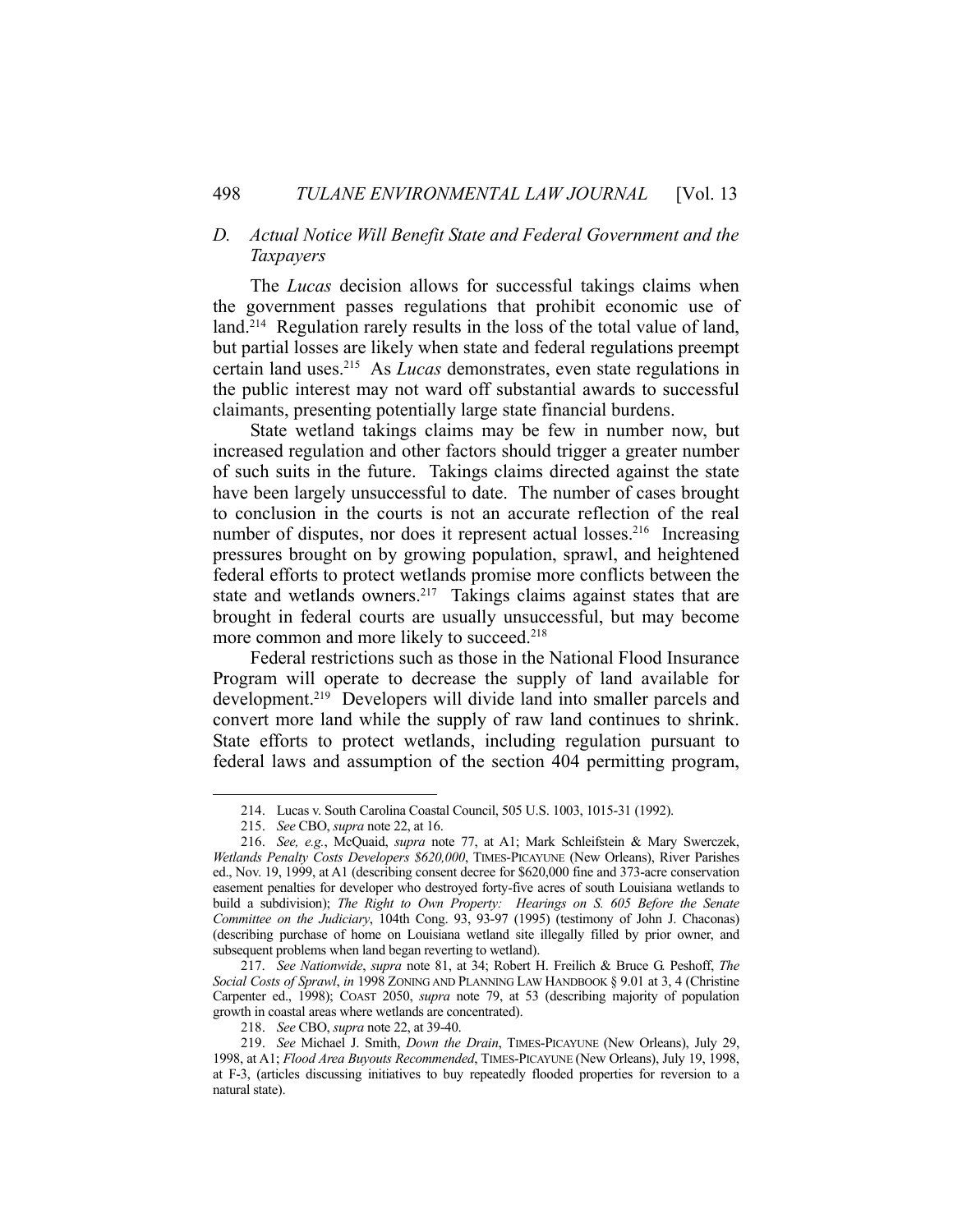may not preclude state takings liability.<sup>220</sup> Tightened federal regulations and federal pressure on states to protect wetlands, as well as state efforts to attract and keep federally funded coastal restoration projects, promise ever-increasing takings claims.221

 An actual notice requirement will estop state takings claims in two ways. First, actual notice would prevent more buyers from unknowingly purchasing land containing wetlands. Therefore, they would not be entitled to the "innocent purchaser" defense. Without this defense, buyers will be estopped from collecting for takings when denied permission to develop their land as they wish. If buyers choose to ignore the notice and fail to investigate before buying, estoppel will prevent them from recovering their losses from the government. Second, by giving actual notice that state regulations exist and that further regulation is possible, wetlands owners will be estopped from recovering for reductions in land value resulting from regulations enacted after purchase of land. Lucas' takings recovery resulted from just such an enactment of coastal building restrictions after he had purchased his lots.222

 The importance of actual notice in saving land buyers from unanticipated losses could be dramatic. The notice requirement is likely to make the most difference to the group least protected under the status quo: individuals buying land on which to build single family homes. These are buyers who in many cases are unable or unwilling to initiate legal action. Many potential takings claims are never made because the landowners lack the resources to pursue them.223 With actual notice, these silent losses can be avoided. Therefore, the effect of a notice requirement may be modest within the legal system but substantial outside of it.

During the 1990s, ongoing takings claims against the U.S. government numbered between 150 and 300 per year, with wetlands cases representing one fourth of the total.<sup>224</sup> Takings claims involve the costs of litigation and judgments paid by the government, and these are costs that all taxpayers, including those in Louisiana, stand to save by reducing takings claims.

 <sup>220.</sup> *See supra* text accompanying notes 157-158.

 <sup>221.</sup> *See supra* note 78.

 <sup>222.</sup> *See* Lucas v. South Carolina Coastal Council, 505 U.S. 1003, 1007-09 (1992).

 <sup>223.</sup> *See* CBO, *supra* note 22, at xiv, 2, 13, 18-19; McQuaid, *supra* note 77, at A1.

 <sup>224.</sup> *See supra* text accompanying notes 72-74.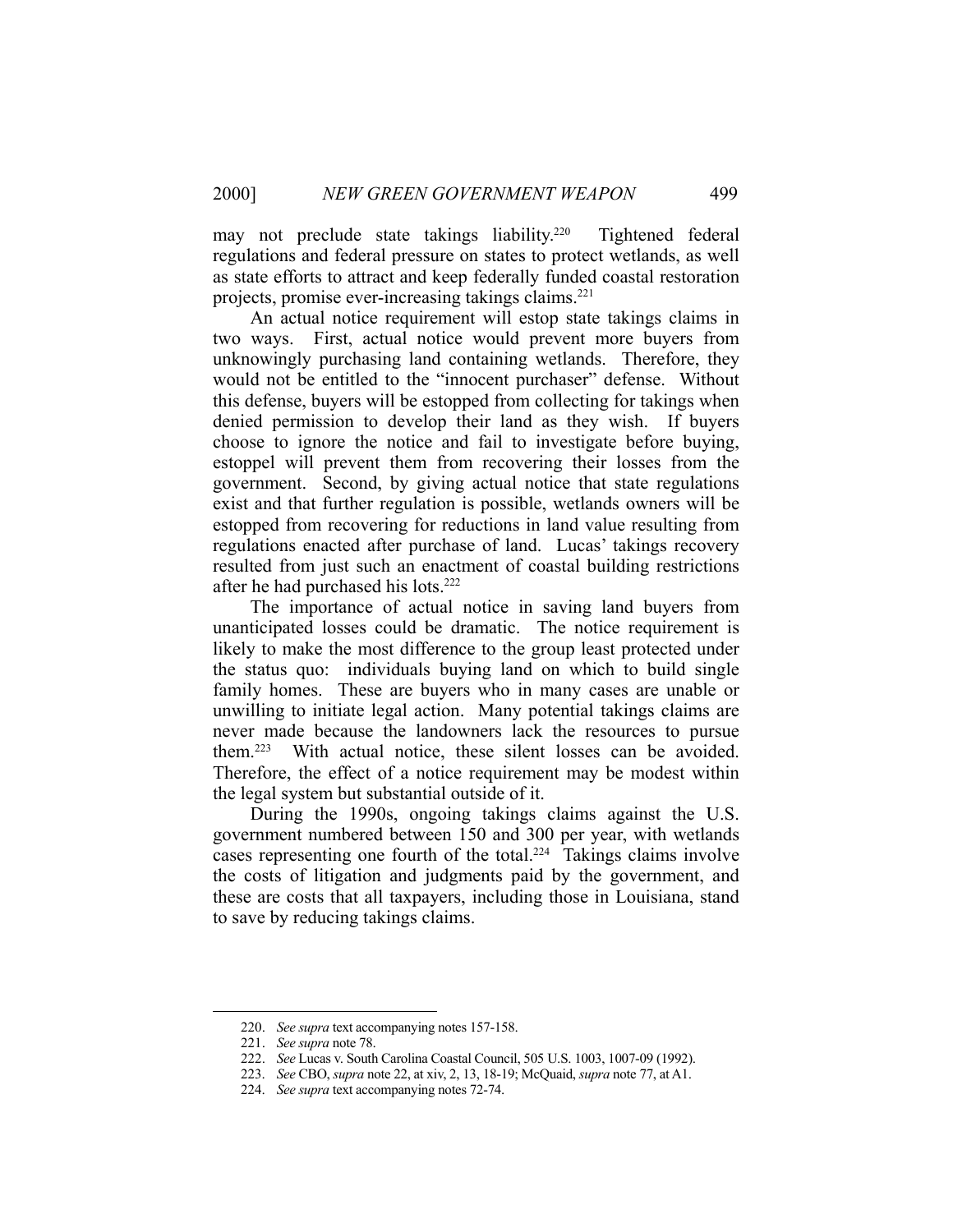# *E. Actual Notice Will Achieve Better Results than do Private Strategies to Protect Buyers*

 Environmental assessments mainly protect knowledgeable business purchasers, but often ignore wetlands issues.<sup>225</sup> Contract clauses also protect sophisticated buyers or buyers fortunate enough to have knowledgeable lenders who insist on wetlands certifications as prerequisites to loaning money for land purchases.226 Wetlands, however, may not be included in the environmental disclosure requirements of contracts.227 As demonstrated by the *Bersani* case, even sophisticated buyers may be unwary.<sup>228</sup> Furthermore, federal NEPA requirements or comparable state requirements to perform environmental studies apply only to relatively few major actions with significant government ties. Seeking section 404 permits before purchase may be unworkable in many cases due to time constraints brought on by the lengthy and complicated permit process.<sup>229</sup>

 The actual notice requirement does not preclude use of private strategies to protect buyers, and in fact the requirement will create more demand for these information tools by buyers, lenders, and investors. Business interests and other sophisticated parties nearly always will be positioned to protect themselves and their clients better than can the average person. Actual notice will help level the playing field for all buyers. Simple strategies can protect them virtually without cost. For example, buyers may apply for Corps permits or consult with Corps engineers before purchasing land.

#### *F. Actual Notice Will Impose Burdens upon Sellers*

 Most existing legal obligations for sellers will be unaffected by a notice requirement. The redhibition remedy is available to buyers defrauded by sellers and will be available regardless of a notice requirement. Sellers' responsibilities for illegally filling wetlands under section 404 strict liability will likewise remain intact. The burden of notice will be equal for all sellers with non-exempt

 <sup>225.</sup> *See Swamp*, *supra* note 54, at 626.

 <sup>226.</sup> *See* Caron, *supra* note 106, at 243-61; STEINBERG, *supra* note 64, at XIV-2 to –12.

 <sup>227.</sup> *See* Caron, *supra* note 106, at 243-61.

 <sup>228.</sup> *See* Bersani v. EPA, 850 F.2d 36, 47 (2d Cir. 1988). A very recent case points out the possibility that even sophisticated buyers may become ensnared in wetland regulations. A group of Illinois municipalities purchased over five hundred acres of land on which to dispose of municipal waste. The property contained isolated wetlands left from a strip mining operation abandoned fifty years before. The court upheld Corps jurisdiction and the Corps' denial of a section 404 permit to fill the wetlands. *See* Solid Waste Agency of N. Cook County v. United States Army Corps of Eng'rs, 191 F.3d 845, 847 (7th Cir. 1999).

 <sup>229.</sup> *See Swamp*, *supra* note 54, at 614-18.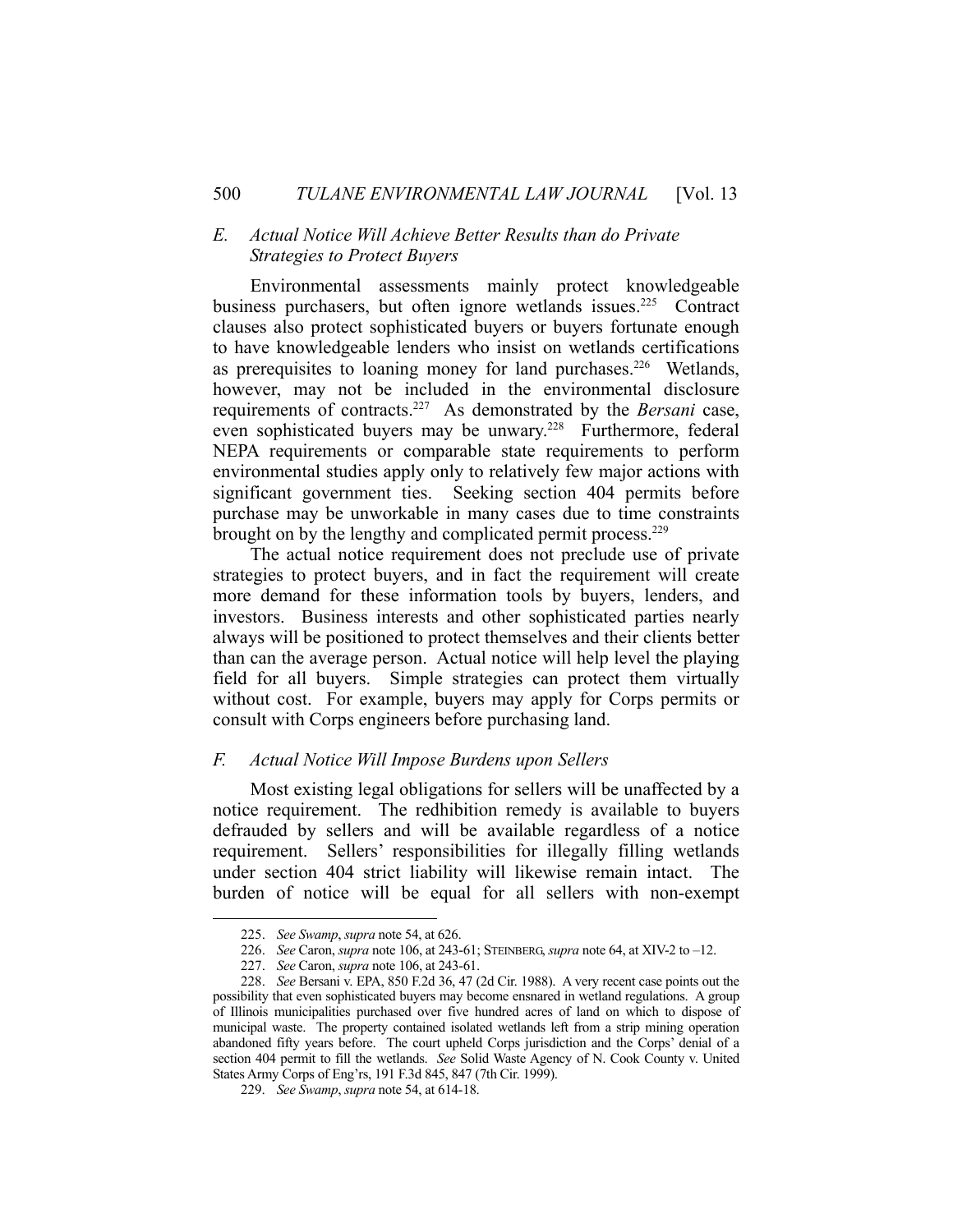property, regardless of the size, value, or other characteristics of the property.

 The notice requirement will have minor consequences for most sellers. First, many sellers will be exempt from the requirement because their property falls outside state and federal wetland jurisdiction. For example, Louisiana generally does not regulate wetlands located in fastlands (within levee systems).<sup>230</sup> Second, sellers will have no duty to provide determinations or delineations. Those sellers unsure of the wetland status of their property will be under no new legal obligation to expend resources to investigate.

 Wetlands that have lower value because they are under federal jurisdiction probably suffer little incremental decline in value due to state regulation. Some quantity of further incremental decline due to the actual notice requirement is likely to result. The actual notice requirement will affect property values indirectly by steering more buyers away from wetlands. While that result is ideal from the environmentalists' perspective, it is not a happy consequence for sellers. As the population expands and more land is developed, the demand for wetlands for mitigation banking is likely to increase. That market stimulation could help to offset lowered property values.

 Delays in obtaining wetland determinations or delineations will be almost certain. Demand for them will increase as will the burden on government and private providers. Those delays will sometimes mean frustrated or delayed land transfers. Land buyers without concerns about wetlands will seize the opportunity to purchase certain parcels as other buyers wait for delineators to complete work. Parties to transactions will devise ways to obtain certainty, however, as they have already devised ways to protect themselves in land purchases. For example, parties will use strategies such as contract provisions and pre-listing delineations.

#### *G. Actual Notice Will Not Compensate Wetland Owners*

 The *Bowles* court succinctly summarized the case for actual notice and pointed out the problem it cannot solve:

When the land owner has actual knowledge of the government regulation prior to purchase, the "notice" defense makes economic sense. A rational buyer who has actual notice of government land-use regulations prior to purchase will consider the risk that use may be restricted when deciding how much to pay. That is, the rational buyer is compensated for this risk

 <sup>230.</sup> *See* LA.REV. STAT.ANN. § 49:214.34 (West 1987 & Supp. 2000).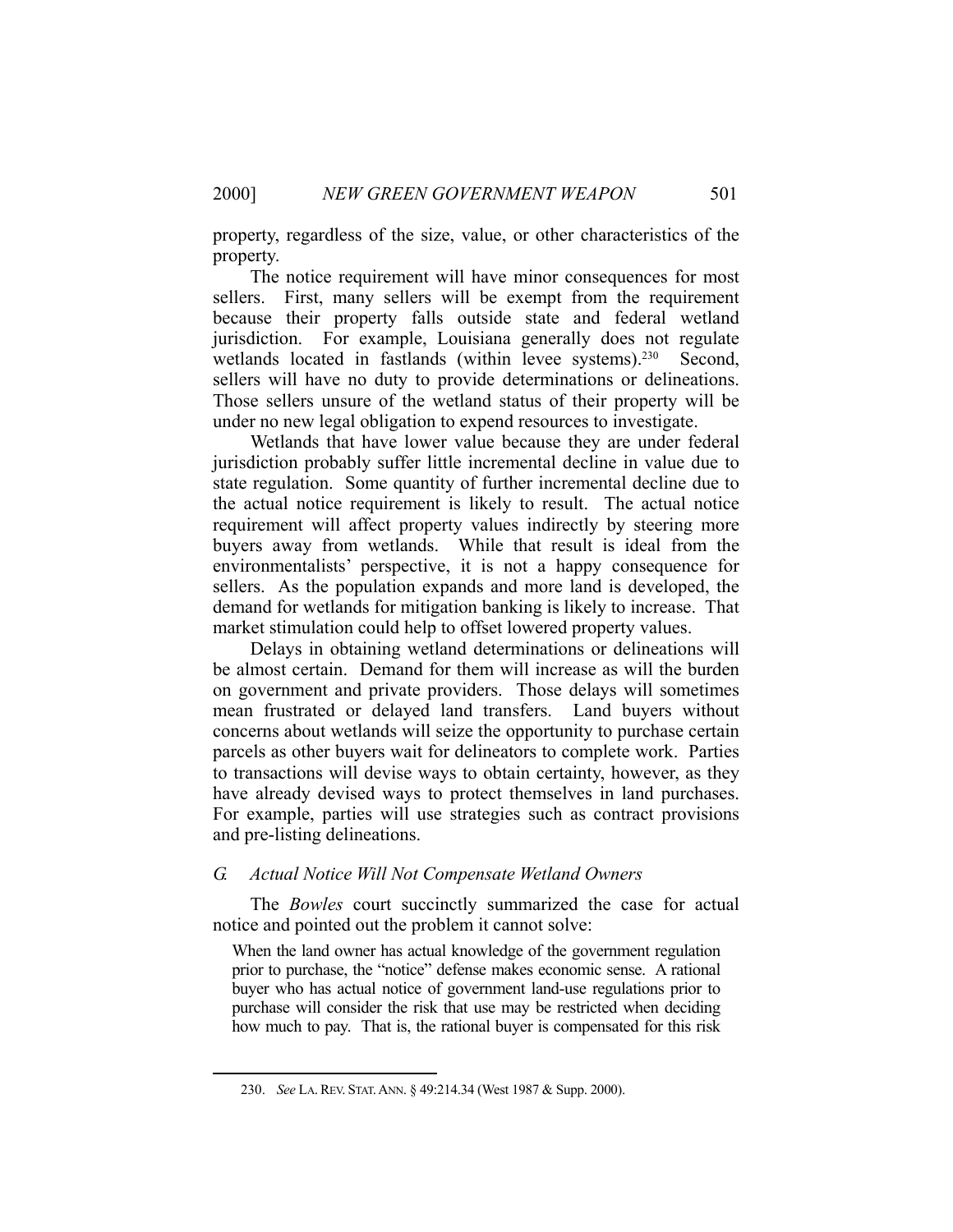up front by purchasing the property at a discount. Though, of course, the seller may have a valid taking claim.<sup>231</sup>

 The actual notice requirement is a way to remove takings claims from the courts, but for all that an actual notice requirement can do, it will leave unsolved the question that has plagued wetland regulation since the CWA took effect. Regulations on wetlands lower the value of property by reducing its uses and development potential. Actual notice will estop regulatory takings claims, but eliminating takings claims will remove one of the few ways wetlands owners can obtain compensation for losses in property value. When the environment wins at the expense of property owners who suffer uncompensated losses, the victory is hollow because the environment becomes the enemy. Therefore, the legislative creation of an equitable and efficient system to reimburse those who own wetlands for the very real losses they suffer must take top priority.<sup>232</sup> The takings clause of the Constitution demands no less.233 Society owes it to both wetland owners and the environment to take up the tool of the law and fashion a remedy.

 Compensation is what takings suits are about, but takings suits are a highly inefficient way to compensate landowners. They impose the costs of litigation and the resulting awards on society, but the landowner's recovery bears no relationship to protection of the wetlands over which the suit was initiated. Only those who bring successful takings suits obtain recoveries. Those who do not prevail or who do not bring suit because they lack the necessary resources, or because their losses are too small to justify the costs of suit, go uncompensated.<sup>234</sup> The societal interest in preserving wetlands should place the burden of protecting wetlands on society as a whole, not on the individuals who fortuitously own property containing wetlands.

 Compensating wetland owners for declines in property values resulting from regulatory takings does not address the problem of funding wetland preservation. The compensation issue is bound to the problem of shifting the cost of wetland preservation to society as a whole, because the costs of both compensating wetland owners and preserving their wetlands rightfully belong to all members of society. Wetlands are unevenly distributed among the states yet their benefits accrue to all citizens.<sup>235</sup> Consequently, forcing states such as

 <sup>231.</sup> Bowles v. United States, 31 Fed. Cl. 37, 51 (1994).

 <sup>232.</sup> *See id.* at 39-40 (noting need for legislative policy solution to the takings problem).

 <sup>233.</sup> U.S.CONST. amend. V.

 <sup>234.</sup> *See supra* notes 212, 216 and accompanying text.

 <sup>235.</sup> *See* CBO, *supra* note 22, at 3.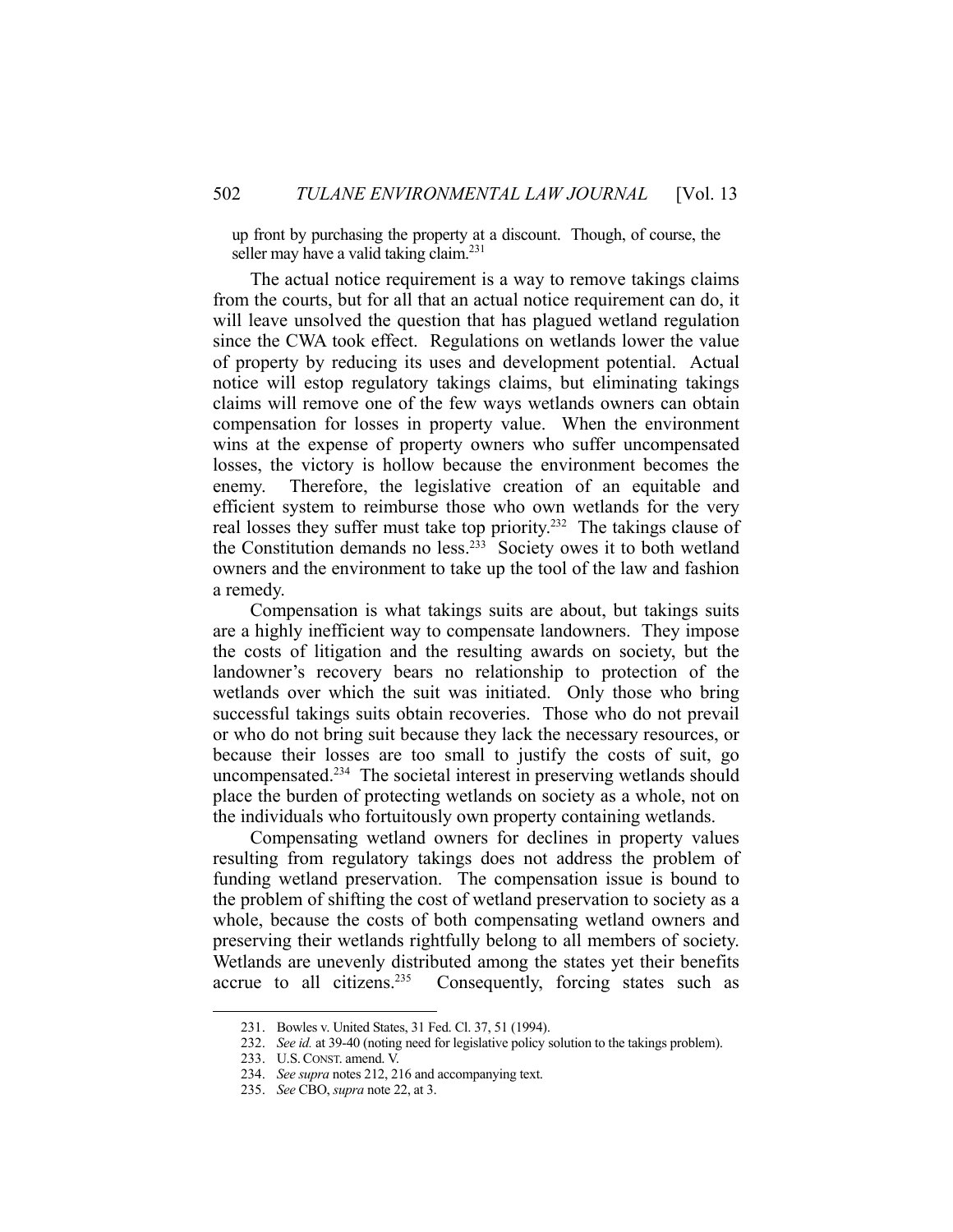Louisiana to compensate all wetland owners within state boundaries would place an unfair burden on those states with plentiful wetland areas.236 Federal programs currently in place to fund wetland preservation may be adequate to the task, but they must be properly funded and must encompass all wetlands.

# *H. How Will the Future Look with an Actual Notice Requirement in Place?*

 The future with an actual notice requirement in place is a future without regulatory takings suits over wetlands. The adversarial relationship of wetland owners to the government will disappear. Wetland owners will no longer perceive their wetlands as burdens.

 The weapon of estoppel will be the instrument of its own demise. Takings suits eventually will become obsolete as land continues to change hands to informed buyers. These buyers will know the wetland status of property and the regulations that apply to it at the time of purchase, and they will have factored into the price they pay the potential for those regulations to change. The discrepancy between market value and price paid for land will approach zero as investment-backed expectations adjust according to the land's wetland status.<sup>237</sup> Government regulatory actions will "take" nothing from buyers who have reasonable expectations.

 Closing the courthouse door to wetland takings claims will force state and federal governments to create better legislative solutions to compensate wetland owners.238 Those solutions will provide compensation not only to those with the resources to complain loudly, but to those who have silently suffered losses in property value with few prospects for relief. Government will spend its resources more efficiently providing fair compensation to many than on expensive litigation with the few.<sup>239</sup> Case law shows that courts already apply estoppel at the end of the long legal road that takings claimants must follow; actual notice will save them the journey. $240$ 

 Compensation may take any of several forms, including transferable development rights or conservation or mitigation credits. Some landowners will sell the rights or credits immediately, and some will let them accrue to the property to enhance its attractiveness to buyers. Subsequent purchasers will be aware, as part of the notice

 <sup>236.</sup> *See id.*

 <sup>237.</sup> *See id.* at xiii.

 <sup>238.</sup> *See id.* at 2.

 <sup>239.</sup> *See id.* at xiv, 2, 13, 18-19, 30.

 <sup>240.</sup> The majority of takings claims take longer than one year to litigate. *See id.* at 6.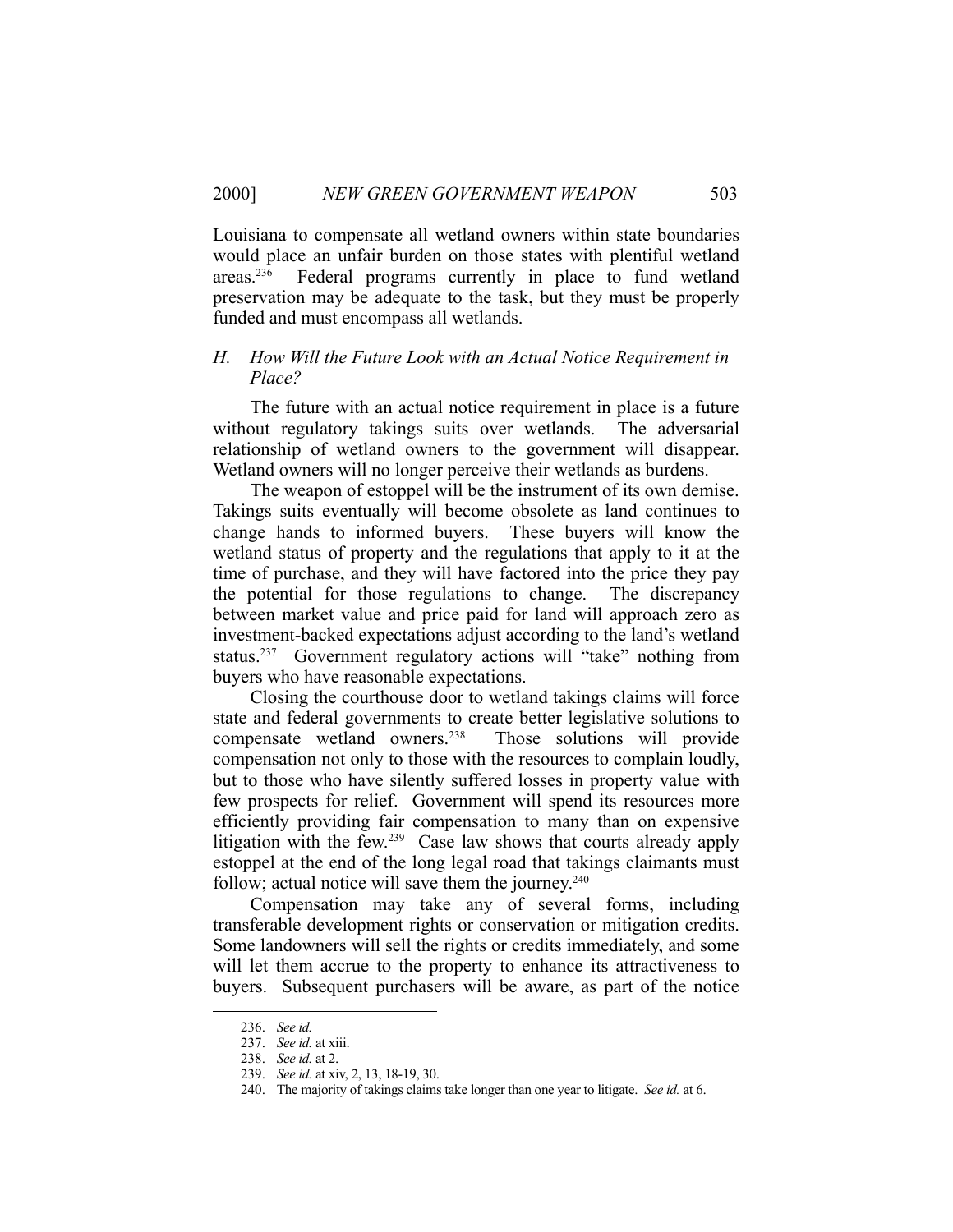requirement, of the availability of these benefits and they will adjust their expectations and the prices they pay accordingly.

 Most important to environmentalists, fewer wetlands will be destroyed. First, as land continues to change hands, more sellers and buyers will request delineations. Sellers will find that obtaining delineations before placing property on the market will catalyze sales. Sellers' efforts to provide this information is entirely consistent with the actual notice model of increasing information for buyers. The increased number of delineations will provide a more complete and precise picture of the location of wetland areas in the state. Ideally, the Corps will incorporate this data into existing maps that identify not only the location of wetlands, but also their value for preservation. Government and private programs to protect wetlands will allocate resources more efficiently by focusing on high quality wetlands for priority protection.241

 Second, informed buyers will not purchase land containing wetlands if they desire to develop the property. Alternatively, informed buyers who do purchase land containing wetlands will do so with reasonable expectations for the nature of the development that regulations will allow. In both cases, wetlands will be spared. Buyers with incomplete information about wetlands and unreasonable expectations for development will be phenomena of the past.

 Positive spillover effects for the environment will result. Informed buyers will tend to pay attention not only to wetland conditions, but will be more aware of conditions such as floodplain location. Sensitive ecosystems will remain intact. Wetlanddependent plants and wildlife will flourish. Water quality will improve.

#### IV. CONCLUSION

1

 The national objective of protecting against further loss of our nation's wetlands can be quietly drained of its vitality parcel by parcel, permit by permit. Instilling the power in Louisiana law to preserve the centerpiece of America's wetland wealth should be our economic objective, as it must be our moral duty. Louisiana can both protect itself by estopping takings claims *and* preventing such claims from arising, while fostering the social goals of peace, certainty, and protection of wetland resources.

 <sup>241.</sup> The Fish and Wildlife Service currently maintains a Priority Protection List of wetlands desirable for acquisition. *See id.* at 67.